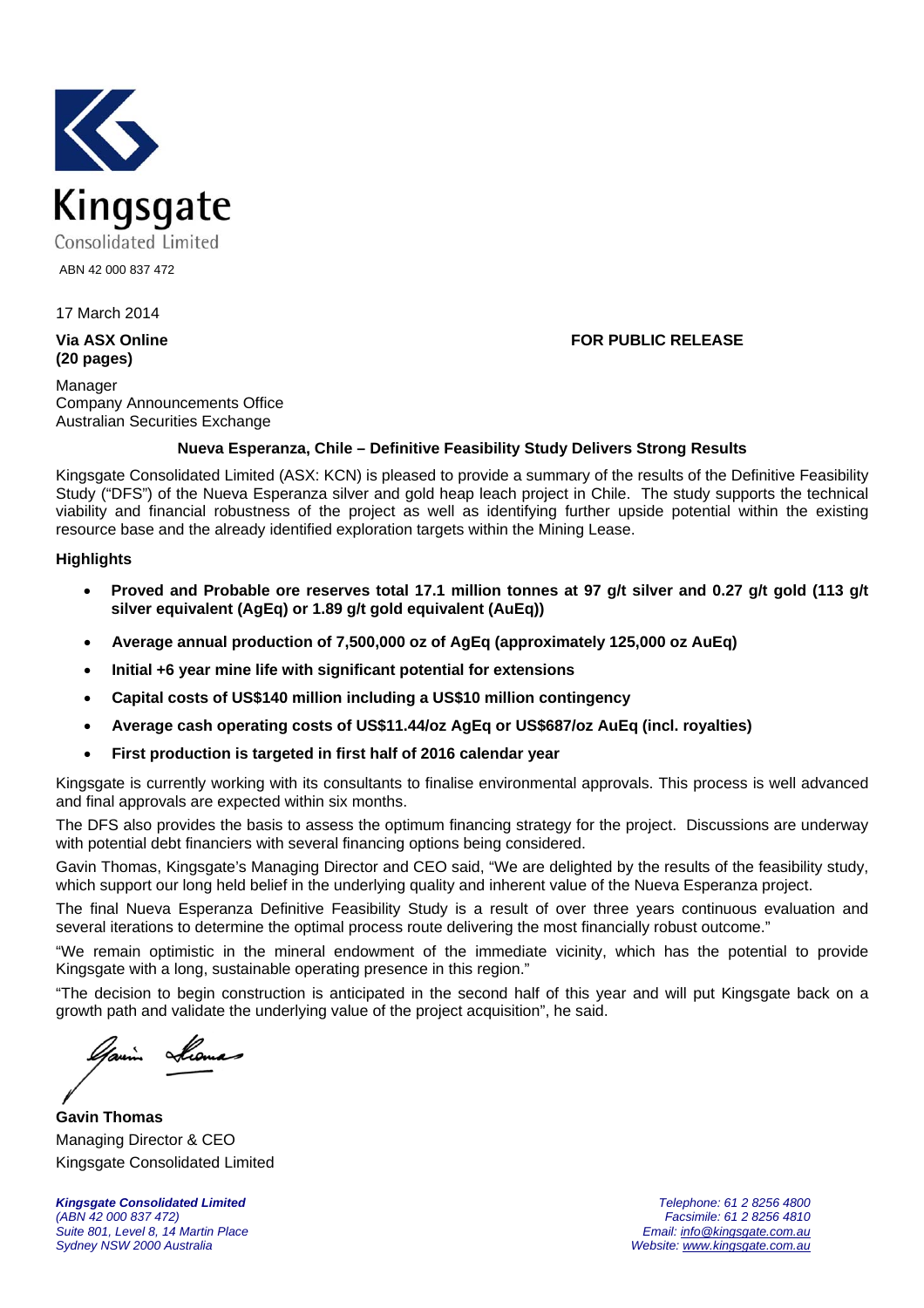#### **Introduction**

The Nueva Esperanza Project (NE) comprises three deposits in close proximity to one another. These are Arqueros, Teterita and Chimberos that are located in northern Chile approximately 900 kilometres north of Santiago in the La Coipa segment of the Maricunga Gold Belt near the regional centre of Copiapo. The DFS is based on a 3 million tonnes per annum heap leach operation with on-site power generation and an initial plus six year mine life.

Kingsgate's strategic plan is to bring the project into production and also provide an operating base to explore and identify additional areas of mineralisation within the current exploration license areas. There is potential upside to the project's economic viability and mine life through:

- Conversion of Inferred Resources within the global resource base
- Definition of resources at already identified exploration targets within the Mining Lease

Key conclusions and economic parameters are summarized in Table 1 below.

| Annual Throughput            | 3,000,000 tonnes                                |                                         |
|------------------------------|-------------------------------------------------|-----------------------------------------|
| Initial Mine Life            | +6 years                                        |                                         |
| <b>Annualised Production</b> |                                                 |                                         |
| Silver (average)             | 6,430,000 oz                                    | 7,500,000 oz AgEq or 125,000 oz AuEq    |
| Gold (average)               | 17,500 oz                                       |                                         |
| Life of Mine Strip Ratio     | 5.1:1                                           |                                         |
| <b>Initial Capital Cost</b>  | <b>US\$140m</b><br>Includes US\$10m contingency |                                         |
| Silver Recovery              | 70%                                             | Average across three orebodies          |
| <b>Gold Recovery</b>         | 75%                                             | Arqueros & Chimberos                    |
| Average Cash Operating Cost  |                                                 |                                         |
| Silver                       | US\$11.44/oz AgEq                               | Includes all royalties                  |
| Gold                         | US\$687/oz AuEq                                 | Includes all royalties                  |
| Assumptions                  | Silver (Ag) US\$20/oz                           | A\$/US\$ 0.90<br>Gold (Au) US\$1,300/oz |

**Table 1: Key Conclusions and Economic Parameters** 

Kingsgate prepared the DFS with input from a number of consultants that are outlined in Appendix A.

#### **The Nueva Esperanza Mineral Resource and Mining Inventory**

The Mineral Resource was released to the Australian Securities Exchange ("ASX") on 9<sup>th</sup> October 2013 and is reported in accordance with the JORC Code (2012).

The resource estimate is based on 43,122 metres of reverse circulation drilling in 324 holes; 99,791 metres of openhole percussion drilling in 2,698 holes; and 20,872 metres of diamond drilling in 279 holes completed by Kingsgate and previous explorers. Kingsgate's drilling over the past two years amounts to 17% of the total drill metres for the three deposits.

The use of historical drilling data in the Nueva Esperanza Mineral Resource estimate has been validated with parallel confirmation drilling and statistical analyses.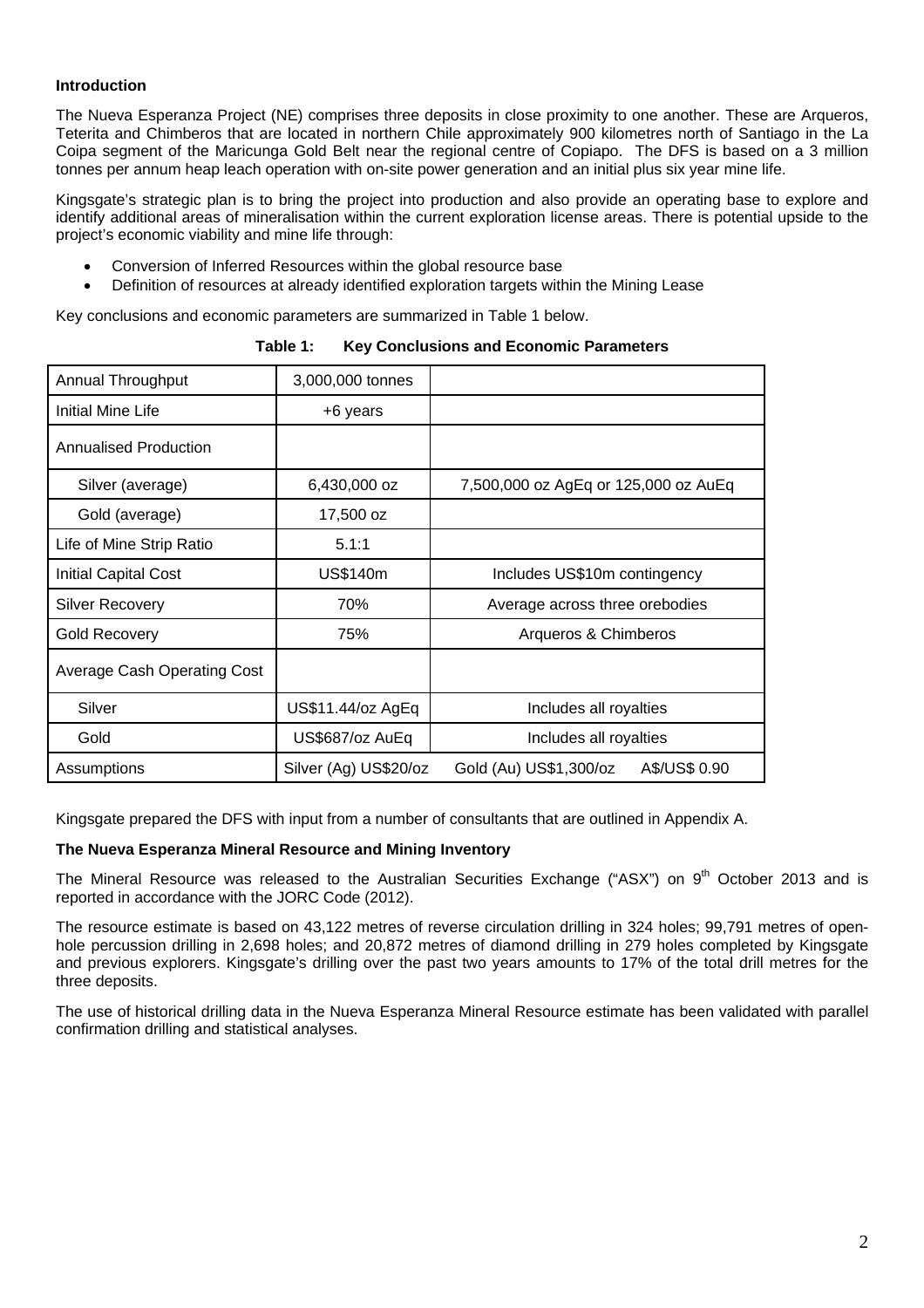| <b>Deposit</b>   | Category        | <b>Tonnes</b>            |                          | Grade           |                         |                          |                          | <b>Contained Metal</b>         |                                  |
|------------------|-----------------|--------------------------|--------------------------|-----------------|-------------------------|--------------------------|--------------------------|--------------------------------|----------------------------------|
|                  |                 | (million)                | Gold<br>(g/t)            | Silver<br>(g/t) | Gold<br>Equiv.<br>(g/t) | Gold<br>(000 oz)         | Silver<br>(million oz)   | Gold<br>Equiv.<br>(million oz) | Silver<br>Equiv.<br>(million oz) |
|                  | Measured        |                          | -                        |                 | ٠                       |                          |                          |                                | ٠                                |
|                  | Indicated       | 14.1                     | 0.35                     | 88              | 1.82                    | 160                      | 39.9                     | 0.82                           | 49.4                             |
| <b>Arqueros</b>  | Inferred        | 3.3                      | 0.4                      | 57              | 1.4                     | 40                       | 6.0                      | 0.14                           | 8.6                              |
|                  | <b>Subtotal</b> | 17.4                     | 0.36                     | 82              | 1.73                    | 200                      | 45.9                     | 0.97                           | 58.0                             |
| <b>Teterita</b>  | Measured        | 1.5                      | 0.01                     | 101             | 1.69                    | 1                        | 4.87                     | 0.08                           | 4.90                             |
|                  | Indicated       | 3.5                      | 0.01                     | 92              | 1.54                    | 1                        | 10.4                     | 0.17                           | 10.4                             |
|                  | Inferred        | 0.7                      | 0.01                     | 71              | 1.2                     | $\mathbf 0$              | 1.6                      | 0.03                           | 1.6                              |
|                  | <b>Subtotal</b> | 5.7                      | 0.01                     | 92              | 1.54                    | $\mathbf{2}$             | 16.8                     | 0.28                           | 16.9                             |
|                  | Measured        | $\overline{\phantom{a}}$ | $\overline{\phantom{a}}$ | ۰               |                         | $\overline{\phantom{a}}$ | $\overline{\phantom{a}}$ | $\overline{\phantom{0}}$       | $\qquad \qquad \blacksquare$     |
| <b>Chimberos</b> | Indicated       | 3.7                      | 0.25                     | 84              | 1.65                    | 30                       | 10.0                     | 0.20                           | 11.8                             |
|                  | Inferred        | 2.1                      | 0.3                      | 80              | 1.6                     | 20                       | 5.4                      | 0.11                           | 6.6                              |
|                  | <b>Subtotal</b> | 5.8                      | 0.27                     | 83              | 1.64                    | 50                       | 15.4                     | 0.31                           | 18.4                             |
| <b>Total</b>     | Measured        | 1.5                      | 0.01                     | 101             | 1.69                    | 1                        | 4.9                      | 0.08                           | 4.9                              |
|                  | Indicated       | 21.3                     | 0.28                     | 88              | 1.74                    | 190                      | 60.2                     | 1.19                           | 71.6                             |
|                  | Inferred        | 6.1                      | 0.3                      | 67              | 1.4                     | 60                       | 13.0                     | 0.28                           | 16.8                             |
|                  | <b>Total</b>    | 28.9                     | 0.27                     | 84              | 1.67                    | 251                      | 78.2                     | 1.56                           | 93.3                             |

#### **Table 2: Nueva Esperanza Mineral Resources**  (0.5 g/t AuEq60 cut-off grade)

1. Rounding of figures may cause numbers to not add correctly.

2. Silver equivalent:  $AqEq$  (g/t) = Ag (g/t) + Au(g/t) x 60.

3. Gold Equivalent:  $AuEq (g/t) = Au (g/t) + Ag (g/t)/60$ . Calculated from prices of US\$1,380/oz Au and US\$21.50/oz Ag, and metallurgical recoveries of 75% silver and 70% gold estimated from test work by Kingsgate.

4. It is the company's opinion that all elements included in the metal equivalents calculation have a reasonable potential to be recovered and sold.

5. Although gold is not the dominant metal, gold equivalent values are reported to allow comparison with Kingsgate's other projects.

This information relating to Mineral Resource estimates is extracted from the report entitled "Nueva Esperanza, Chile - Project and Mineral Resource Statement Update" created on the 9th of October 2013 and is available to view on www.kingsgate.com.au. The company confirms that it is not aware of any new information or data that materially affects the information included in the original market announcement and, in the case of estimates of Mineral Resources, all material assumptions and technical parameters underpinning the estimates in the relevant market announcement continue to apply and have not materially changed. The company confirms that the form and context in which the Competent Person's findings are presented have not been materially modified from the original market announcement.

Consultants from Coffey, Chile produced the Ore Reserves that were derived from previously reported Mineral Resources. Open pits for each of the three deposits were optimized based on a US\$20/oz silver and US\$1,300/oz gold price as summarised in Table 3 below.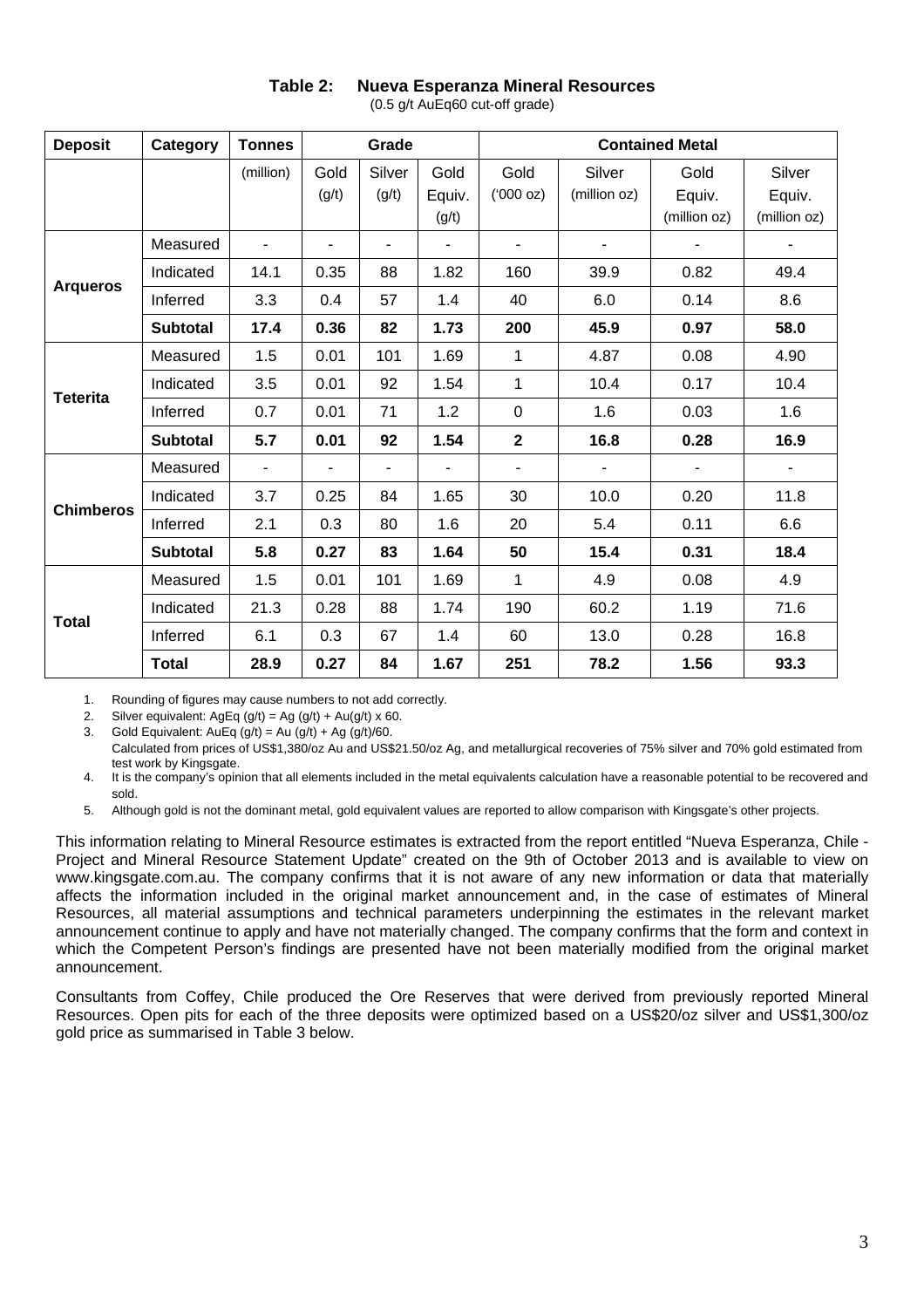| <b>Deposit</b>   | Category              | <b>Tonnes</b>            |                          | Grade           |                         |                            |                            | <b>Contained Metal</b>               |                                     |
|------------------|-----------------------|--------------------------|--------------------------|-----------------|-------------------------|----------------------------|----------------------------|--------------------------------------|-------------------------------------|
|                  |                       | (million)                | Gold<br>(g/t)            | Silver<br>(g/t) | Gold<br>Equiv.<br>(g/t) | Gold<br>$(000 \text{ oz})$ | Silver<br>(million)<br>oz) | Gold<br>Equiv.<br>$(000 \text{ oz})$ | Silver<br>Equiv.<br>(million<br>oz) |
|                  | Proved                | ٠                        | ٠                        | ٠               | ٠                       | $\overline{\phantom{a}}$   | ٠                          | $\overline{\phantom{0}}$             |                                     |
| <b>Arqueros</b>  | Probable              | 10.0                     | 0.40                     | 97              | 2.01                    | 128                        | 31.3                       | 649                                  | 38.9                                |
|                  | <b>Subtotal</b>       | 10.0                     | 0.40                     | 97              | 2.01                    | 128                        | 31.3                       | 649                                  | 38.9                                |
|                  | Proved <sup>(1)</sup> |                          |                          |                 |                         |                            |                            |                                      |                                     |
| <b>Teterita</b>  | Probable              | 4.1                      | $\blacksquare$           | 106             | 1.77                    | $\overline{\phantom{a}}$   | 13.9                       | 232                                  | 13.9                                |
|                  | <b>Subtotal</b>       | 4.1                      | ٠                        | 106             | 1.77                    | $\overline{\phantom{a}}$   | 13.9                       | 232                                  | 13.9                                |
|                  | Proved                | $\blacksquare$           | ٠                        | ٠               | -                       | $\overline{\phantom{a}}$   | -                          | ٠                                    | $\overline{\phantom{a}}$            |
| <b>Chimberos</b> | Probable              | 3.0                      | 0.21                     | 87              | 1.65                    | 20                         | 8.4                        | 160                                  | 9.6                                 |
|                  | <b>Subtotal</b>       | 3.0                      | 0.21                     | 87              | 1.65                    | 20                         | 8.4                        | 160                                  | 9.6                                 |
| <b>Total</b>     | Proved                | $\overline{\phantom{a}}$ | $\overline{\phantom{a}}$ | ٠               | -                       | $\overline{\phantom{a}}$   | $\overline{\phantom{a}}$   | ۰                                    |                                     |
|                  | Probable              | 17.1                     | 0.27                     | 97              | 1.89                    | 148                        | 53.5                       | 1,041                                | 62.5                                |
|                  | <b>Subtotal</b>       | 17.1                     | 0.27                     | 97              | 1.89                    | 148                        | 53.5                       | 1,041                                | 62.5                                |

#### **Table 3: Nueva Esperanza Ore Reserves**  (0.5 g/t AuEq60 cut-off grade)

Note: 1) Measured resources at Teterita are included in Probable Ore Reserves

The Ore Reserves within the optimum pits are based only on Measured and Indicated Mineral Resources. There are additional Inferred Mineral Resources of 1.1 Mt at 79 g/t Ag and 0.23 g/t Au within these pit shells that are considered as waste for Ore Reserve classification purposes. Based on the geological assessment of these deposits, there is a reasonable assumption that the majority of this mineralisation could be upgraded to Indicated category with infill drilling. The potential global mining inventory could therefore increase to 18.2 Mt at 96 g/t Ag and 0.27 g/t Au for 66 M oz AgEq.

The proportion of in-pit Inferred resources on life of mine production is 5% in terms of recovered AgEq ounces.

Note that Inferred resources are of a low level of geological confidence and there is no certainty that further exploration work will result in the determination of indicated mineral resources or that the production target itself will be realized.

#### **Mining**

An integrated mine plan has been completed by Coffey as part of the DFS incorporating the three deposits of Arqueros, Chimberos and Teterita. Pit optimisation is based on the latest Multiple Indicated Kriged (MIK) block model for each deposit and incorporates staged cutbacks of the Arqueros deposit in order to maximise cash flows in the early stages of the project.

The mining schedule outlines an annual rate of ore extraction of approximately 3 million tonnes. The low strip ratio Teterita deposit is planned to provide the majority of the initial ore feed with material progressively becoming available from Arqueros, which has a higher strip ratio and will be mined in a series of cut backs. Chimberos is currently planned to be mined towards the end of the project life.

The current competitive environment in the Chilean mining contracting sector results in estimated project returns being enhanced by the use of a mining contractor as opposed to owner mining. Use of contractor mining will also facilitate the management of peak periods of material movement during the project life related to the phased cut-backs at Arqueros.

Work is continuing with both Coffey and potential mining contractors with the intent to further optimise the mine plans and improve financial returns (refer section on Project Upside).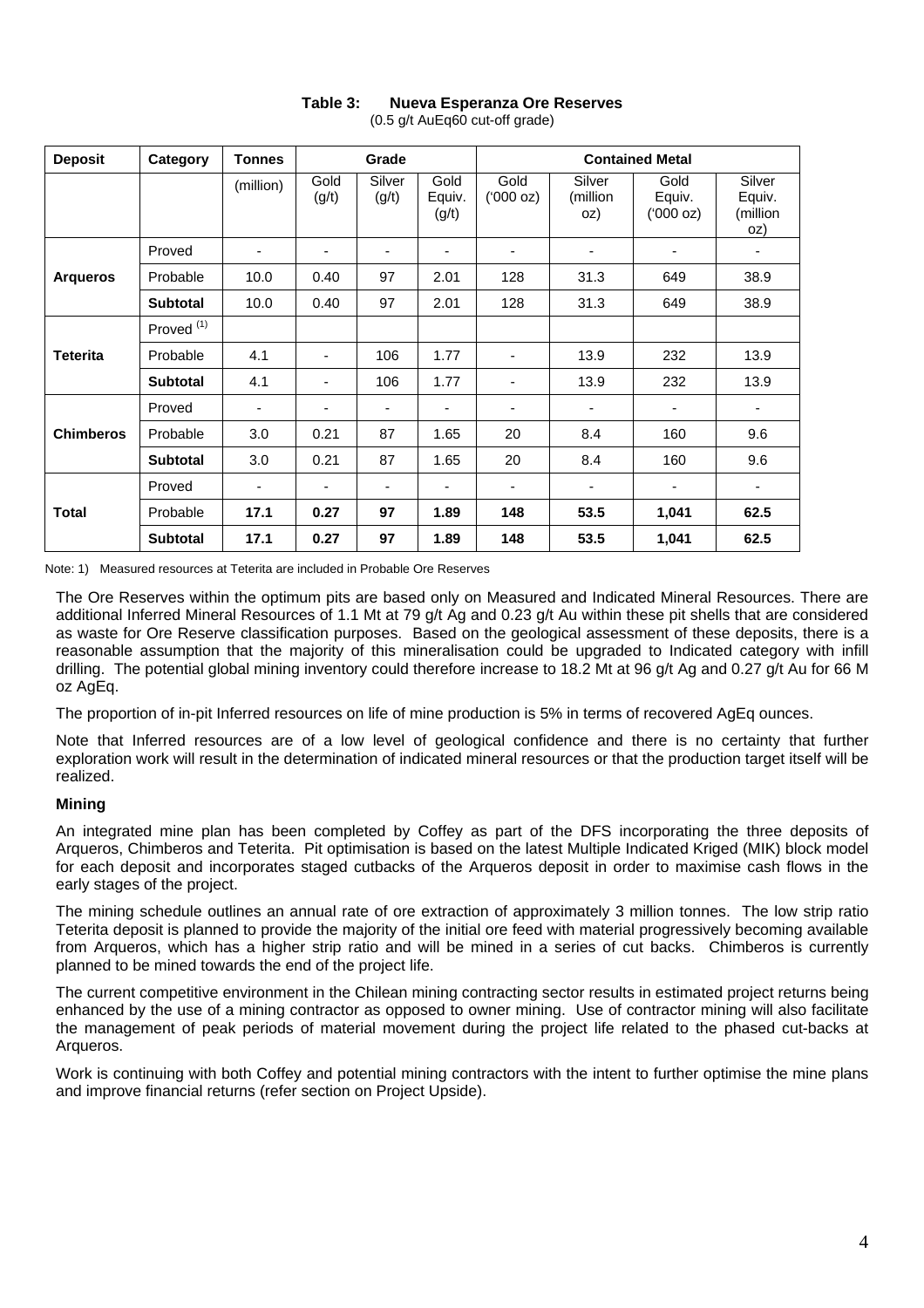#### **Figure 1: Nueva Esperanza Site Layout and Infrastructure**



Based on the expected metallurgical recovery factors from test work to date, planned production is 40 million ounces of silver and 112,500 oz of gold over an initial six year mine life (47.0 million ounces of AgEq or 780,000 ounces of AuEq).

#### **Metallurgy**

Kingsgate has undertaken metallurgical test work on the various types of mineralisation within the project. The test work has been conducted by ALS Laboratories in Perth. Tests completed include intermittent bottle-roll tests, laboratory column leach tests as well as assessing alternative crushing technologies and in particular the use of High Pressure Grinding Rolls (HPGR) in the comminution circuit.

The mineralogy of the ore renders it particularly amenable to heap leaching. It is a readily cyanide-soluble nonmetallic form of silver, cerargyrite (AgCl) that provides fast leaching kinetics.

This test work and the resulting grade recovery curves provide the following inputs to the DFS:

- Optimum crush size of 4mm
- Average silver metallurgical recoveries of 70% over the life of mine based on imposition of appropriate metallurgical algorithms
- Average gold metallurgical recoveries of 75% over the life of mine based on imposition of appropriate metallurgical algorithms
- Ore is fast leaching with 80% of the recoverable metal extracted in the first 45 days of leaching and the planned leaching cycle of 250 days to get approximately 100% of the recoverable silver.
- Micro-fracturing of the material through the use of HPGR significantly improves the overall metallurgical recovery. It should be noted that clay is not present in any of the NE deposits which will prevent any clogging issues that may otherwise occur when HPGR is used.

NUEVA ESPERANZA: RATE OF SILVER EXTRACTION  $100$ 95  $\frac{1}{90}$ 85 80 75 \*\*\*\*\*\*  $+ +$  $+ + +$  $\overline{70}$  $65$ 60  $\binom{N}{k}$ 55 **SILVER EXTRACTION** 50  $45$  $40$ Arqueros mantos - - Chimberos  $30<sup>2</sup>$ 25  $20$ 15  $10$ 5  $\overline{0}$  $350$  $100$ 150  $300$  $400$  $50$ Irrigation Time (days)

**Figure 2: Arqueros & Chimberos Silver Extraction Rates (utilising HPGR)**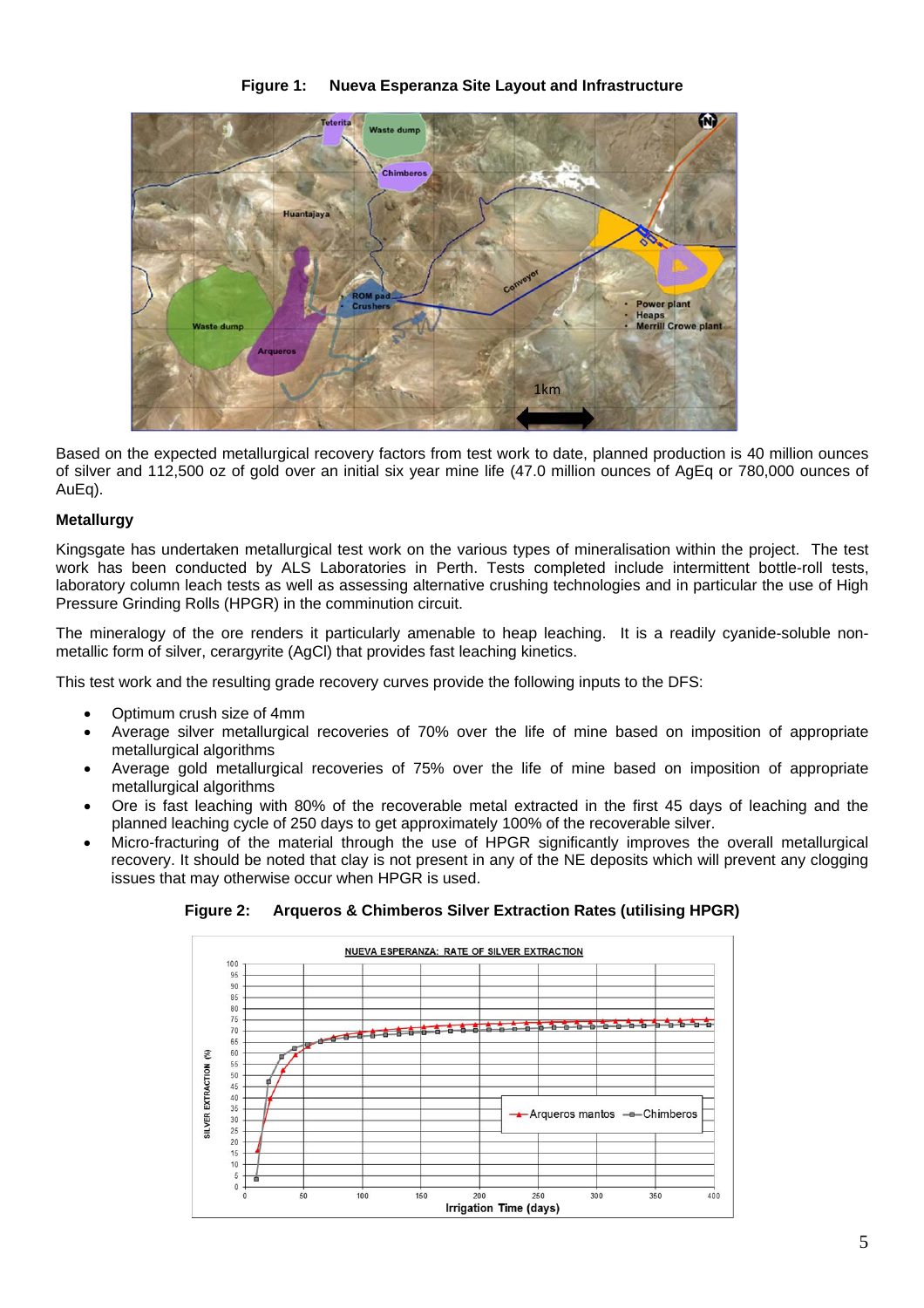## **Processing**

The processing flow sheet for the heap leach operation will comprise crushing, agglomeration, leaching and production of a silver/gold doré with the following design parameters:

- Three-stage crushing circuit with the final product 100% passing 4 mm
- HPGR as the third crushing stage that produces micro fracturing of the ore to achieve the targeted metallurgical recovery rates
- Overland conveyer of approximately 4.7kms to transport the crushed material from the crushers near the open pits to the leach pads at approximately 400 m lower altitude
- Agglomeration of the crushed product using cement
- Heap leach pad with an ultimate 20 mt pa capacity (10mt initially)
- Merrill Crowe circuit to recover a silver/gold doré



**Figure 3: Process Flow sheet**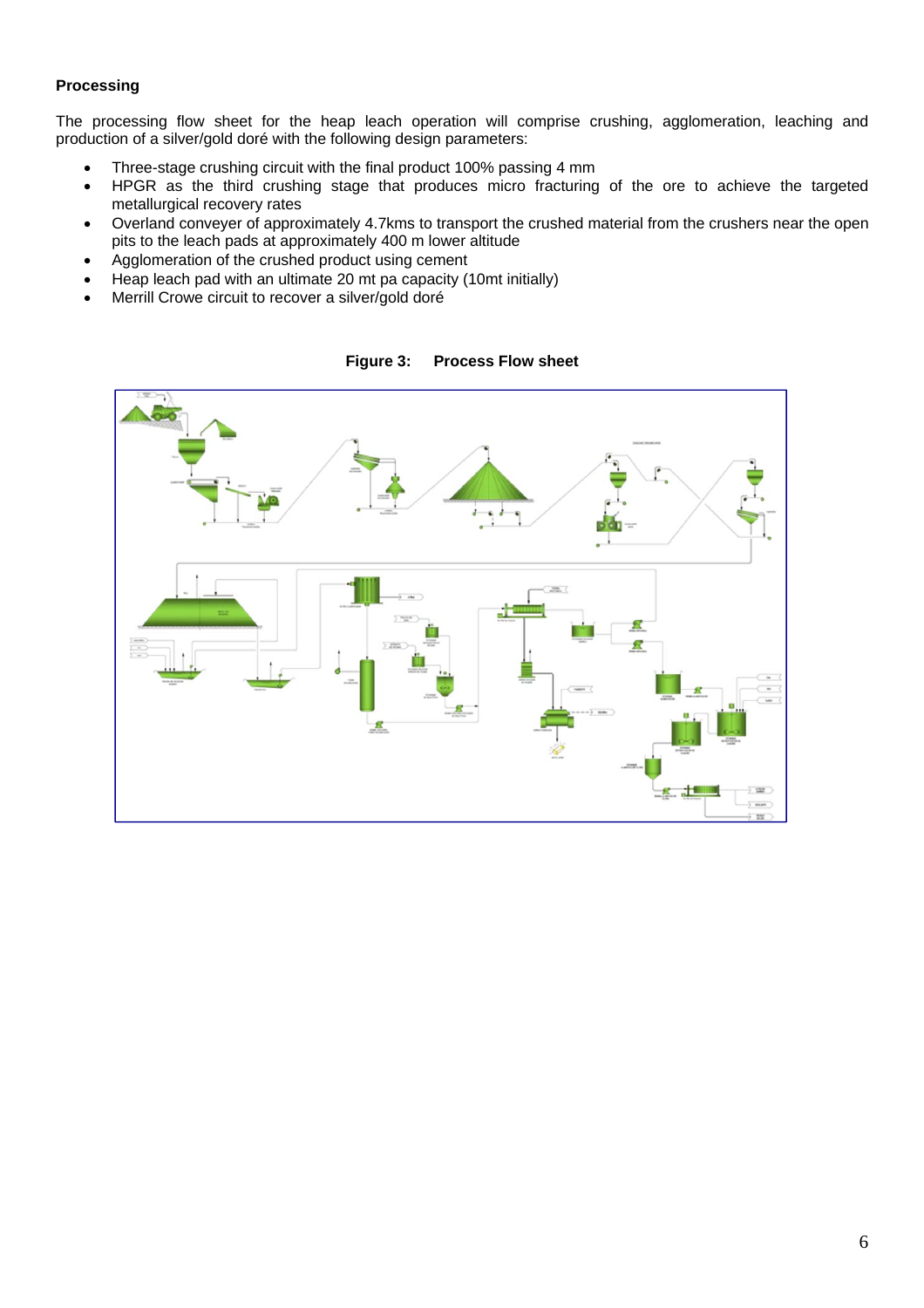#### **Infrastructure**

The key elements of the project infrastructure are as follows:

- A third party will provide power under contract by installing on-site power generating units using LNG and diesel. Installed capacity will be 14 MW with average demand expected to be 5.2 MW. At current energy prices, all-in power costs are anticipated to be approximately US\$0.24/kWh, which is largely in line with current spot rates. This has eliminated the need for the previously planned 45 km electricity transmission line from the nearest access point to the power grid.
- Water usage rights have been secured from two water bores approximately 10kms from the project that will provide sufficient water to meet all planned requirements.
- Site accommodation for both construction and operation is planned from a combination of re-furbishing and expanding the current 80-man camp near the planned crushing plant and construction of a new camp near the heap leach pads. There are other accommodation alternatives available in the surrounding areas that are currently being investigated and have the potential to reduce the estimated accommodation costs.

#### **Capital Costs**

Capital costs have been prepared in US\$ and are considered to have an accuracy of +-15%. The Chilean consulting group Alquimia has compiled these estimates with detailed estimated worksheets and quotes. In addition to the initial capital costs outlined in Table 4, sustaining capital expenditure is estimated at \$17 million over the life of the project, largely relating to the staged construction of the heap leach pad.

| Direct Costs                             | US\$m        |
|------------------------------------------|--------------|
| • Crushing circuit                       | 34.2         |
| Overland conveyor & agglomeration        | 21.8         |
| • Heap leach pads (initial)              | 22.4         |
| • Merrill Crowe                          | 7.6          |
| • INCO plant                             | 1.2          |
| Support facilities (offices, camp, etc.) | 23.2         |
| <b>Total Direct Costs</b>                | 110.4        |
| <b>Indirect Costs</b>                    |              |
| <b>EPCM</b> allocation                   | 11.6         |
| Owners costs                             | 4.0          |
| Other                                    | 4.3          |
| <b>Total Indirect Costs</b>              | 19.9         |
| <b>Total Direct &amp; Indirect Costs</b> | <u>130.3</u> |
| • Contingency (8%)                       | 10.0         |
| <b>Total Capital Cost</b>                | 140.3        |

#### **Table 4: Initial Capital Cost Summary**

Work is underway to optimise these cost estimates with several opportunities already identified that have the potential to reduce total costs.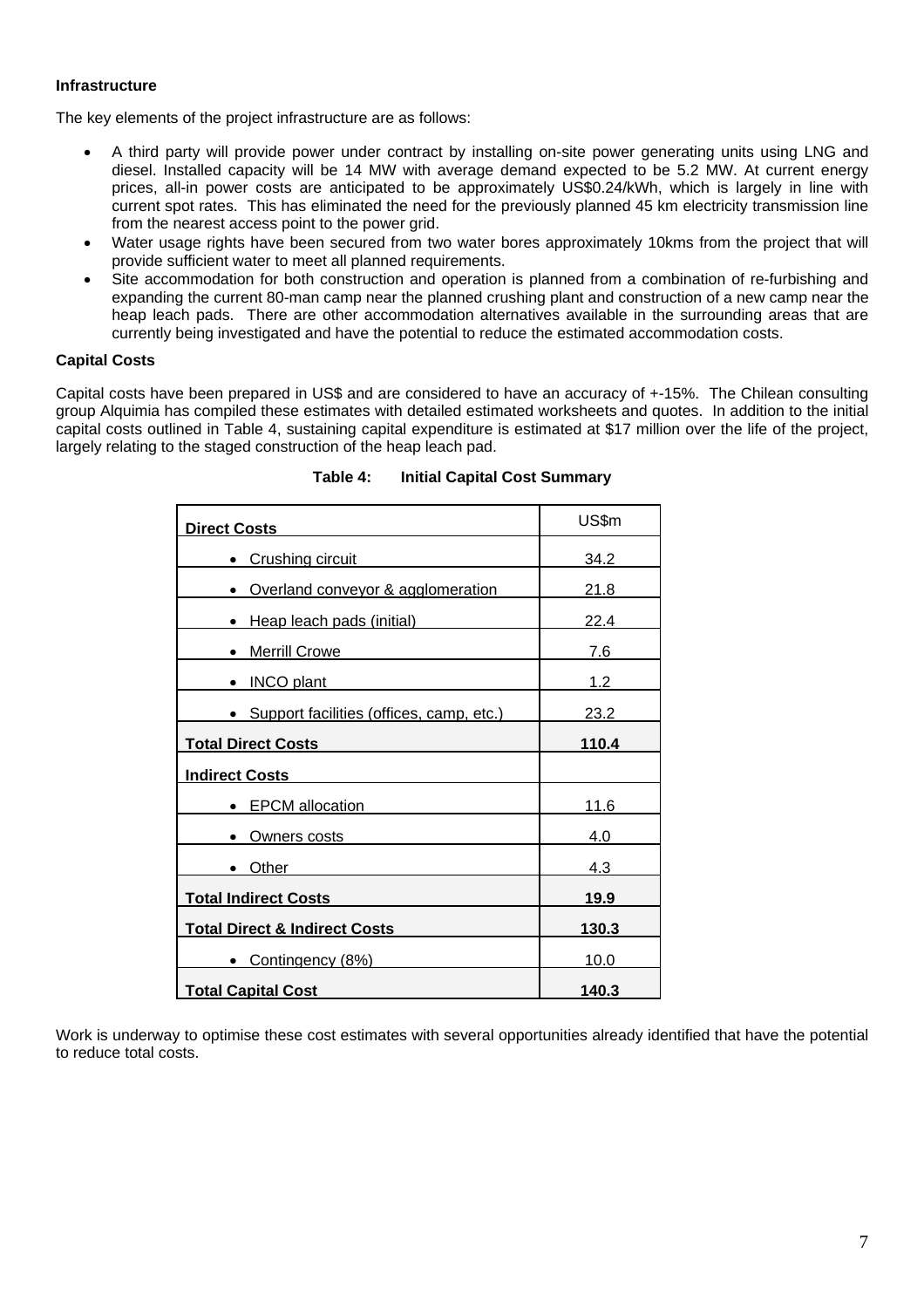## **Operating Costs**

Operating costs have been developed from first principles and quotations from suppliers, and reflect local market conditions. As previously noted, the competitive environment in Chile has positively impacted mining quotes received from contractors and it is the current intention to proceed under a contracting arrangement rather than owner mining. The operating cost assumptions also include an allowance for Kingsgate's in-country corporate costs.

Table 5 summarises the estimated life of mine operating costs. The variability of ore grades treated and stripping requirements during the project's life will result in variable costs on a year-by-year basis.

|                                         | US\$/oz AgEq | US\$/oz AuEq | US\$/t ore treated |
|-----------------------------------------|--------------|--------------|--------------------|
| Mining Cost                             | 5.78         | 347          | 13.98              |
| <b>Processing Cost</b>                  | 4.37         | 262          | 10.56              |
| <b>Administration &amp; Other Costs</b> | 0.60         | 36           | 1.45               |
| Royalty                                 | 0.69         | 42           | 1.66               |
| <b>Total Cash Cost</b>                  | 11.44        | 687          | 26.00              |
| <b>Sustaining Capital Cost</b>          | 0.36         | 22           | 0.87               |
| <b>All-in-Sustaining Cash Cost</b>      | 11.80        | 708          | 28.55              |

| Table 5: | <b>Operating Costs</b> |  |
|----------|------------------------|--|
|----------|------------------------|--|

#### **Royalties and Taxes**

The three projects are subject to various royalty commitments as outlined below. It should be noted that the royalties applicable to Chimberos and Teterita include part of the consideration payable by Kingsgate on acquisition of the projects from Kinross.

Arqueros project Net Smelter Return (NSR) of 3% payable to Anglo American.

Teterita project:

- NSR of 5% payable to Anglo American
- NSR of 2% payable to Kinross's subsidiary, Mantos de Oro
- \$5 million has been prepaid in relation to this royalty and will be rebated once the deposit is in production

Chimberos project NSR of 3% payable to Mantos de Oro.

The corporate tax rate in Chile is 20%. In addition there is a mining tax applicable to mining companies, which for smaller and medium sized operations applies on a sliding scale from 0% to 5% for operations with less than 50,000 tonnes of copper equivalent production or 270,000 oz gold at a gold price of US\$1300/oz and a copper price of US\$7000/t. The life of mine rate applied to Nueva Esperanza is 0.5%.

#### **Development Schedule**

The existing Environmental Impact Assessment (EIA) will need to be modified via a DIA (Declaracion de Impacto Ambiental, or Declaration of Environmental Impact) to incorporate heap leaching, on-site power generation and an updated mine plan for the Chimberos and Teterita deposits that were not included in the original EIA for Arqueros. Work on this submission is largely complete and lodgment with the regulatory authorities is scheduled to occur in March 2014. Approvals are expected within six months.

The following work programs are planned during the period prior to receiving DIA approval:

- Order long lead time capital items; principally the HPGR crusher (deposit ~US\$2 million)
- Value engineering of the current capital and operating cost quotes
- Twin hole drilling program on the Arqueros deposit which is anticipated to be required by potential debt providers (budgeted cost of ~US\$0.4 million)
- On-going metallurgical test work to refine operational parameters
- Preliminary engineering and design (cost estimated at ~US\$1 million)
- Analysis of the optimum construction approach and the requirement for an EPCM contractor

Site works are expected to commence following the winter season in 2014 and after DIA approval has been received and financing is in place. A construction period of 15 months is envisaged with first production in the first half of the 2016 calendar year.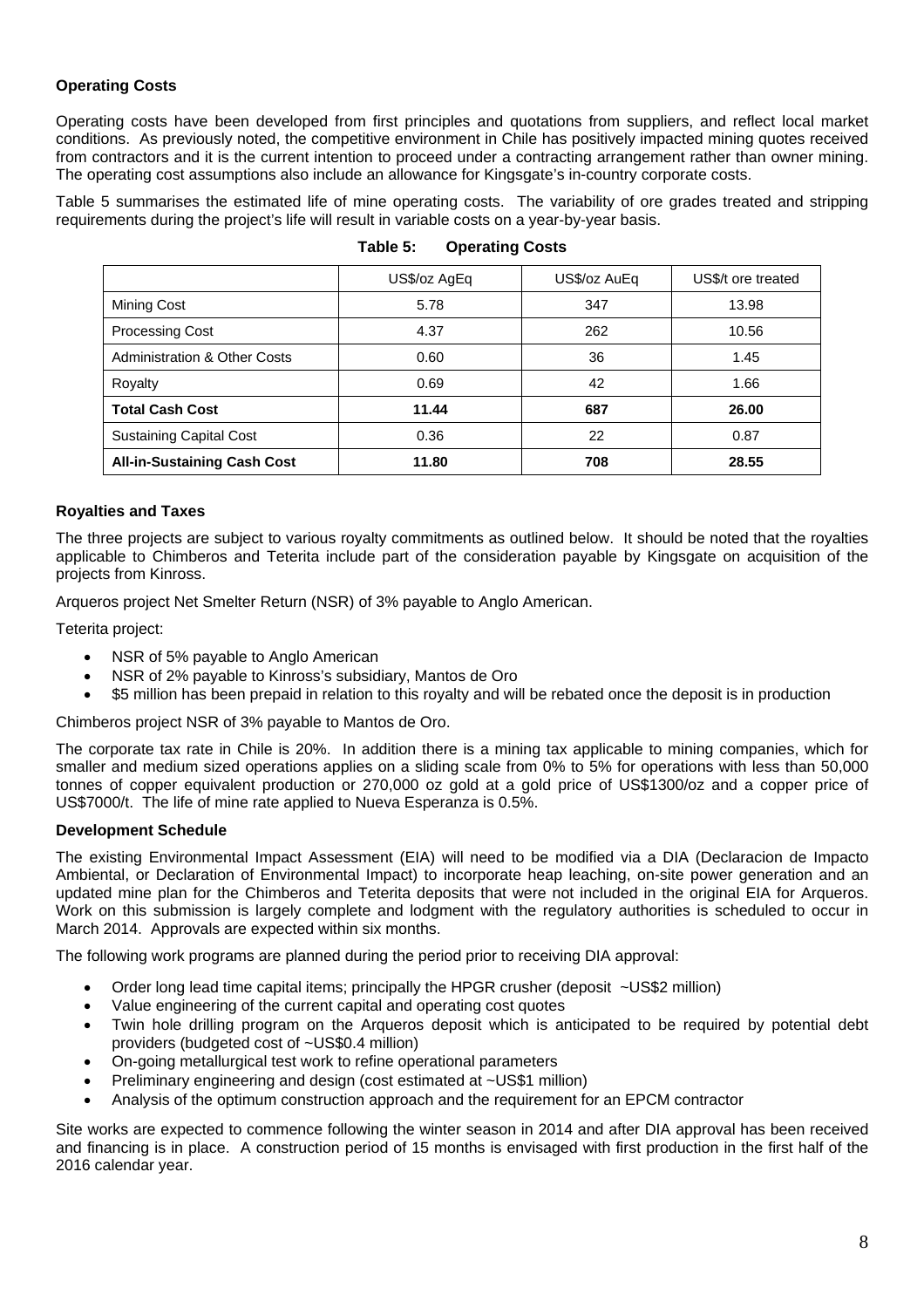## **Financing**

An optimum financing package should be identified during the period required to obtain the DIA approval.

Discussions have occurred with several banks following their initial review on the financial viability of the project. Indications are that they may be able to provide a debt facility to support the project development. Completion of the DFS will provide the basis to undertake more detailed analyses by potential financiers.

Kingsgate's equity portion of the financing could come from a number of sources including operational cash flow, potential asset sales, mezzanine financing and new equity.

Kingsgate is also considering the introduction of a strategic or minority partner into the project. Whilst the outcome of this strategy is uncertain, there is sufficient time prior to a formal development decision to review the option.

#### **Potential Project Upside**

There are four key areas of project upside that should be taken into account when assessing the longer term value of the Nueva Esperanza Project.

- 1) Conversion of Inferred resources:
	- There is additional Inferred mineralisation that has been identified immediately below the current planned pits and some of this may be accessed with minimal cutbacks if converted to Indicated category. This is particularly evident at Arqueros where the pit bottoms out on wide dimensions due to the broad 'mantos' style silver mineralisation, commonly leaving the gold-rich Inferred veins easily accessible by deepening the pit.
- 2) Exploration potential:
	- An extensive hydrothermal alteration footprint hosting a system of structurally coherent precious metal deposits characterises Nueva Esperanza mineralisation. Most of the exploration to date has focused on the open cut potential of the three outcropping deposits with only sporadic attention to deeper mineralisation or targets under cover. Kingsgate has an opportunity, based on bringing Arqueros, Chimberos and Teterita into production, to explore and develop the remainder of this extensive hydrothermal system.
	- Outside the current resource areas, previous owners have completed only limited and shallow exploration with no deep exploration drilling programs conducted to date. Key prospective targets with significant gold intersections include Rifle, Boulder and Huantajaya.
	- In the longer term, the potential of a bulk tonnage, large scale Carachitas porphyry gold prospect located south of Arqueros, warrants exploration and development if found to be economic.
	- The current intention is to undertake an exploration program on these near surface targets once on-site infrastructure is fully available. Geophysical work is proposed to explore for deeper and lateral targets.
- 3) Capital and Operating cost estimates:
	- The current competitive cost environment in Chile has the potential to positively impact project returns.
	- Already several areas of cost reductions have been identified (both operating and capital) which will be the subject of detailed review over the next several months.
	- The recent reduction in mine construction activity in Chile is expected to positively impact the overall project costs.
- 4) Project expansion potential:
	- Heap leach operations are flexible with regards to annual treatment capacity and the infrastructure proposed for Nueva Esperanza has been designed to accommodate possible future expansion opportunities.
	- The location of the leach pads provides sufficient areas to increase the amount of ore treated and the related infrastructure has capacity to be upgraded with modest additional expenditure.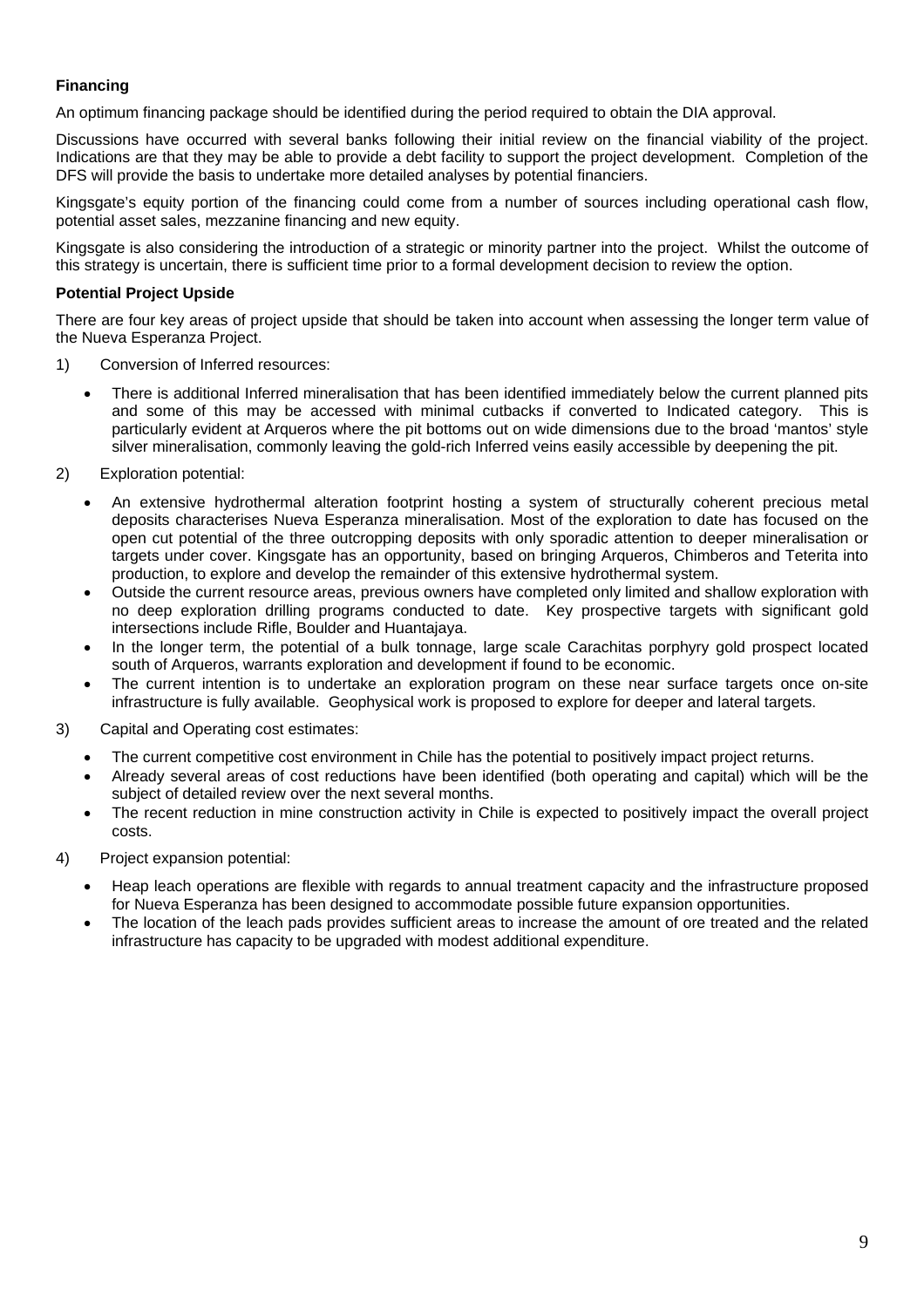## **APPENDIX A – DFS Consultants**

| Alquimia                      | Chile             | Process plant and infrastructure design, capital<br>and operating costs        |
|-------------------------------|-------------------|--------------------------------------------------------------------------------|
| ALS Global                    | Australia & Chile | Metallurgical test-work, analysis and assays                                   |
| MPR Geological<br>Consultants | Australia         | Mineral resource estimation                                                    |
| Coffey                        | Australia & Chile | Pit optimisations, waste dump, haul road<br>designs, mining costs & scheduling |
| CPH & Asociados               | Chile             | Hydrogeology and associated water work                                         |
| Geoinvestments                | Chile             | Geotechnical                                                                   |
| Golder Associates             | Chile             | Geotechnical (Arqueros)                                                        |
| MyMA                          | Chile             | Environmental, EIS management                                                  |
| <b>SysStep</b>                | Chile             | Power                                                                          |
| Koppern                       | Chile & Germany   | <b>HPGR</b> testwork                                                           |
| <b>Weir Minerals</b>          | Chile             | HPGR pilot plant tests                                                         |
| Quinzio y Cia                 | Chile             | Legal                                                                          |

# **Appendix B - Price Assumptions**

| <b>Silver Price</b>    | US\$20/oz    |
|------------------------|--------------|
| <b>Gold Price</b>      | US\$1,300/oz |
| CHP/US\$ Exchange Rate | 540          |
| A\$/US\$ Exchange Rate | \$0.90       |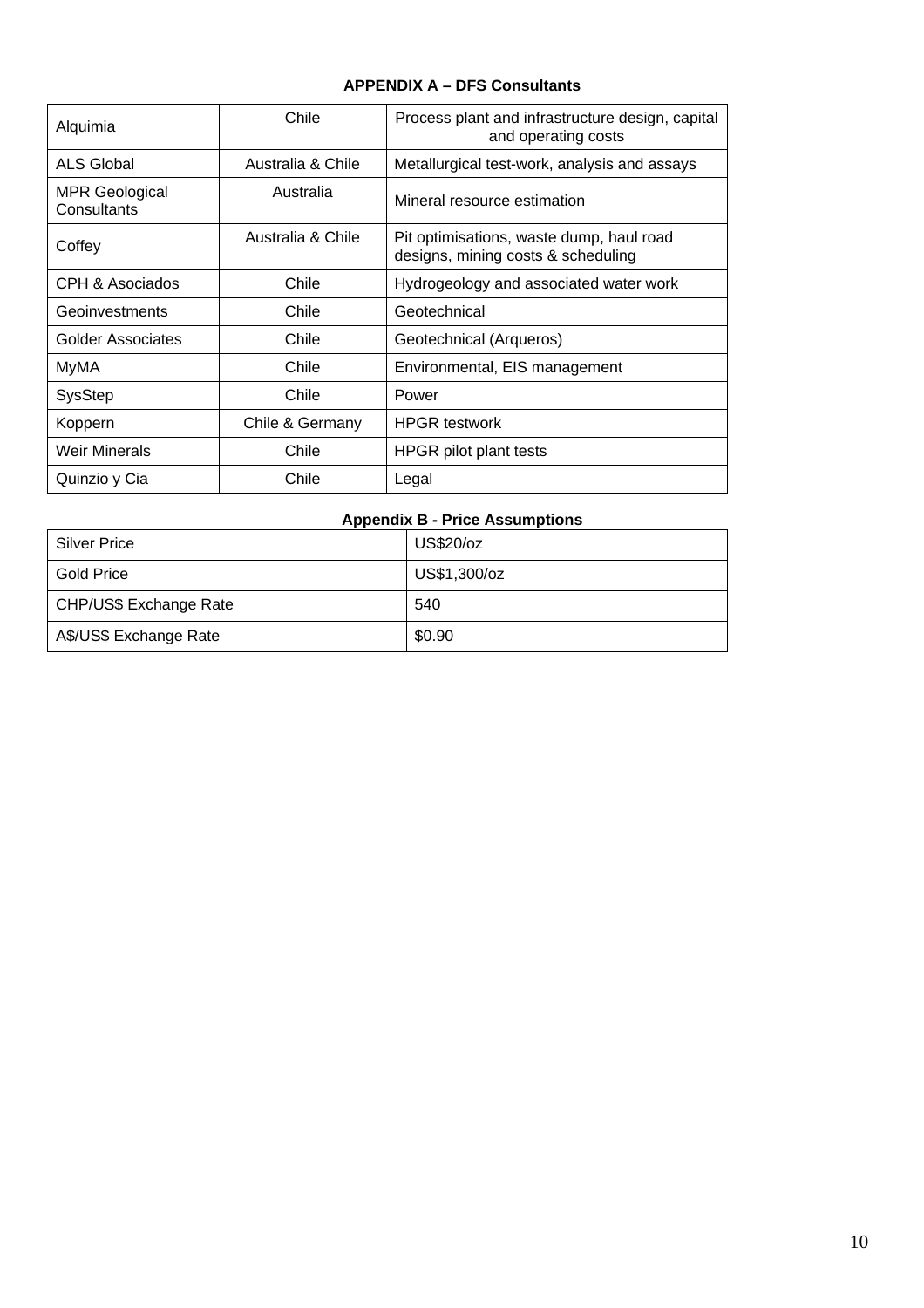#### **Competent Persons Statements:**

The information in this report that relates to exploration results and data quality is based on and fairly represents information compiled by Mr Ron James who is a member of the Australasian Institute of Mining and Metallurgy and a full time employee of Kingsgate Consolidated Limited. Mr James has sufficient experience that is relevant to the style of mineralisation and type of deposit under consideration and to the activity which he is undertaking to qualify as a Competent Person as defined in the 2012 Edition of the 'Australasian Code for Reporting of Exploration Results, Mineral Resources and Ore Reserves'. Mr James consents to the inclusion in the report of the matters based on his information in the form and context in which it appears.

The information in this report that relates to mineral resource estimation for Arqueros and Teterita is based on and fairly represents work compiled by Mr Jonathon Abbott who is a full-time employee of MPR Geological Consultants Pty Ltd and a member of the Australian Institute of Geoscientists. Mr Abbott is an independent consultant to Kingsgate Consolidated Limited and has sufficient experience which is relevant to the style of mineralisation and type of deposit under consideration and to the activity which he is undertaking to qualify as a Competent Person as defined in the 2012 Edition of the 'Australasian Code for Reporting of Exploration Results, Mineral Resources and Ore Reserves'. Mr Abbott consents to the inclusion in the report of the matters based on his information in the form and context in which it appears.

The information in this report that relates to mineral resource estimation for Chimberos is based on and fairly represents work compiled by Ms Maria Muñoz who is a member of the Australasian Institute of Mining and Metallurgy and a full time employee of Kingsgate Consolidated Limited. Ms Muñoz has sufficient experience that is relevant to the style of mineralisation and type of deposit under consideration and to the activity that she is undertaking to qualify as a Competent Person as defined in the 2012 Edition of the 'Australasian Code for Reporting of Exploration Results, Mineral Resources and Ore Reserves'. Ms Muñoz consents to the inclusion in the report of the matters based on his information in the form and context in which it appears.

The information in this report that relates to ore reserves for Arqueros Chimberos and Teterita is based on and fairly represents work compiled by Mr Manuel A. Hernández who is a full-time employee of Coffey Chile and a Fellow of the Australasian Institute of Mining and Metallurgy. Mr Hernández is an independent consultant to Kingsgate Consolidated Limited and has sufficient experience relevant to the type of mining under consideration and to the activity that he is undertaking to qualify as a Competent Person as defined in the 2012 Edition of the 'Australasian Code for Reporting of Exploration Results, Mineral Resources and Ore Reserves'. Mr Hernández consents to the inclusion in the report of the matters based on his information in the form and context in which it appears.

#### **Forward Looking Statements**

This announcement includes forward-looking statements. Forward looking statements inherently involve subjective judgment and analysis and are subject to significant uncertainties, risks and contingencies, many of which are outside of the control of, and may be unknown to, the Company.

Actual results and developments may vary materially from that expressed in this announcement. The types of uncertainties that are relevant to the company may include, but are not limited to, commodity prices, political uncertainty and changes to the regulatory framework that applies to the business of the company & general economic conditions. Given these uncertainties, readers are cautioned not to place undue reliance on such forward-looking statements.

Forward-looking statements in this announcement speak only at the date of issue. Subject to any continuing obligations under applicable law or any relevant stock exchange listing rules, the company undertakes any obligation to publicly update or revise any of the forward looking statements, changes in events, conditions or circumstances on which any such statement is based.

Some statements in this announcement regarding estimates or future events are forward looking statements. They involve risk and uncertainties that could cause actual results to differ from estimated results. Forward looking statements include estimates of future production, cash and total costs per ounce of production, reserve, resource and mineralized material estimates, capital costs, and other estimates or prediction of future activities. They include statements preceded by words such as "believe," "estimate," "expect," "intend," "will," and similar expressions. Actual results could differ materially depending on such things as political events, labour relations, currency fluctuations and other general economic conditions, market prices for Kingsgate Consolidated Limited products, timing of permits and other government approvals and requirements, changes in operating conditions, lower than expected ore grades, unexpected ground and mining conditions, availability and cost of materials and equipment, and risks generally inherent in the ownership and operation of mining properties and investment in foreign countries.

#### **Cautionary Statement:**

The parameters outlined in this project update are based on results received to date only and are insufficient to provide assurance as to the economic development of the project at this stage and may also change following completion of further analysis. There can be no guarantees provided that the project will proceed on the basis outlined in this announcement.

Key risks associated with the Nueva Esperanza project include:

- Receiving government and environmental approvals
- Capital and operating cost escalation
- Achieving forecast ore grade
- Metallurgical recovery
- Availability of finance to fund development

As in many parts of the world, the regulatory environment in Chile is becoming less favourable for mining development, which has the potential to impact target timelines. Capital and operating costs are time dependent and difficult to predict without having firm contracts in place. The impact of cost variations will only be known with greater certainty closer to the time of tendering contracts and placing orders. Simulating the metallurgical behavior of ore in a large-scale heap leach is complex at a laboratory scale and cannot take into account actual variability in the nature and property of source material, environmental conditions and fluid dynamics. The metallurgical algorithms imposed on the various deposits are based on test work results from laboratory and small-scale field test that can only approximate actual conditions.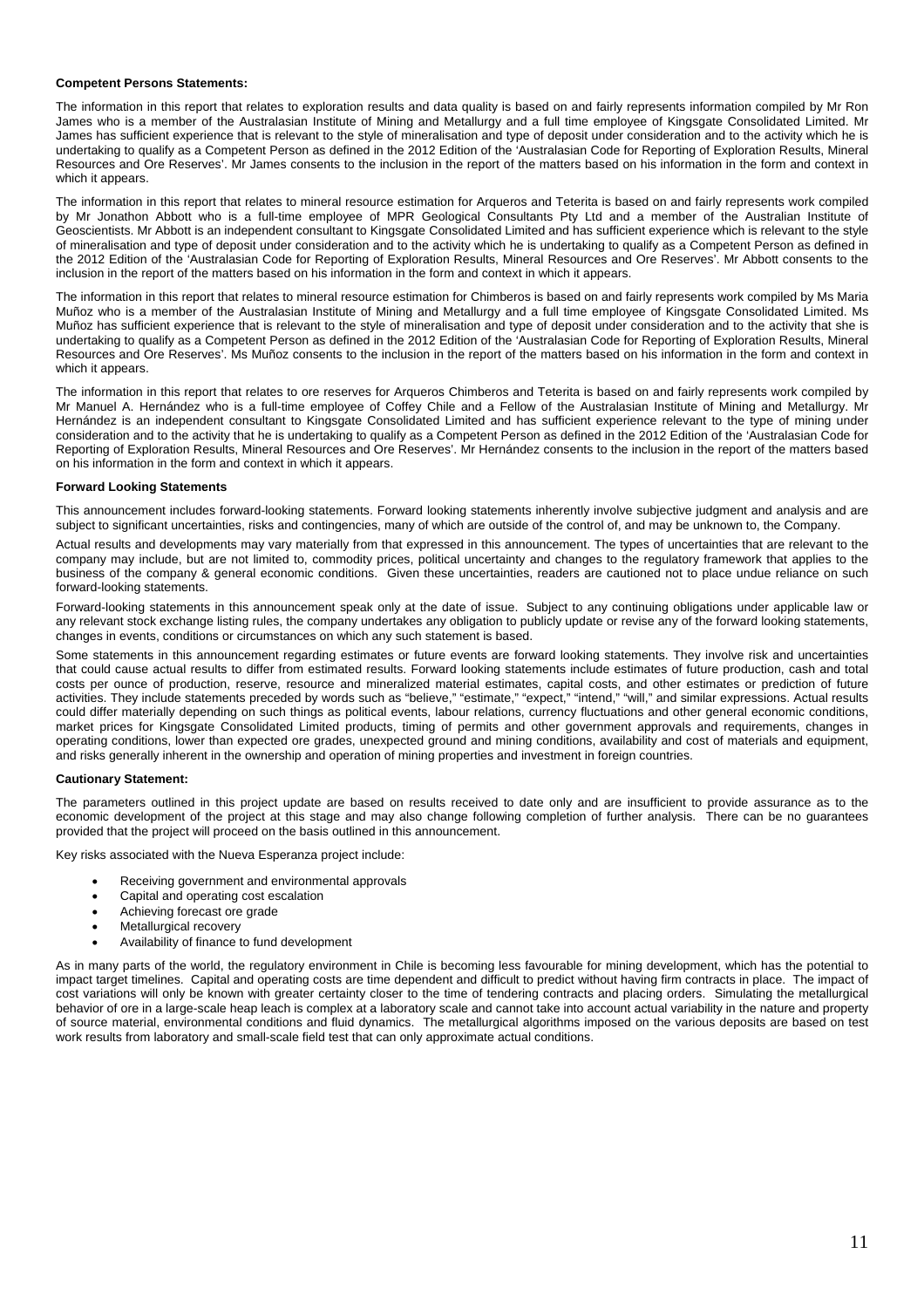# *Nueva Esperanza*

# *Table 1 report template Check List of Assessment and Reporting Criteria*

|                               | <b>Section 1 - Sample Techniques and Data</b>                                                                                                                                                                                                                                                                                                                                                                                                                                                                                                                                                                                                                                                                                                                                                                                                                                                                                                                                                               |
|-------------------------------|-------------------------------------------------------------------------------------------------------------------------------------------------------------------------------------------------------------------------------------------------------------------------------------------------------------------------------------------------------------------------------------------------------------------------------------------------------------------------------------------------------------------------------------------------------------------------------------------------------------------------------------------------------------------------------------------------------------------------------------------------------------------------------------------------------------------------------------------------------------------------------------------------------------------------------------------------------------------------------------------------------------|
|                               | (Criteria in this group apply to all succeeding groups)                                                                                                                                                                                                                                                                                                                                                                                                                                                                                                                                                                                                                                                                                                                                                                                                                                                                                                                                                     |
| <b>Criteria</b>               | Commentary                                                                                                                                                                                                                                                                                                                                                                                                                                                                                                                                                                                                                                                                                                                                                                                                                                                                                                                                                                                                  |
| <b>Sampling</b><br>techniques | • Mineral Resource estimates for Nueva Esperanza include the Argueros, Teterita and Chimberos deposits. The estimates are based on reverse circulation (RC),<br>diamond (DDH) and open hole percussion (DTH) drilling from surface and underground mine workings completed by several companies since 1980. The sampling<br>includes 2009-2013 drilling by Laguna Resources, a wholly owned division of Kingsgate Consolidated Ltd (17% of the drill meters) and previous explorers including<br>Anglo American Chile (20%), Can Can Mining (48%) and Kinross (15%).<br>• The combined resource database totals 3,302 holes for 162,535 m of drilling as follows:<br>Pre-Laguna Drilling:<br>Arqueros: 2698 DTH Holes (99791m), 56 RC Holes (10941m), 3 DDH Holes (1250m).<br>Teterita: 57 RC Holes (6518m).<br>Chimberos: 94 RC Holes (8750m), 167 DDH Holes (8734m).<br>Laguna Drilling:<br>Arqueros: 76 RC Holes (11417m), 64 DDH Holes (6491m).<br>Teterita: 23 RC Holes (2364m), 36 DDH Holes (2933m). |
|                               | Chimberos: 19 RC Holes (3132m), 9 DDH Holes (1464m).                                                                                                                                                                                                                                                                                                                                                                                                                                                                                                                                                                                                                                                                                                                                                                                                                                                                                                                                                        |
|                               | . Laguna Resource sampling was guided by industry standard protocols and QAQC procedures. Standards, field duplicates and blank samples were inserted into<br>assay batches with each set of 22 assayed samples routinely containing these three control samples and comprising 19 primary samples, 1 standard, 1 duplicate<br>and 1 blank. After completion of routine assaying, selected pulp rejects were re-assayed by a second laboratory. The combined control samples represent<br>approximately 14% of assayed samples.<br>. Written descriptions of drilling and sampling procedures are available for only a small proportion of the pre-Laguna drilling. Most of the historical assay results                                                                                                                                                                                                                                                                                                    |
|                               | were derived from digital databases.                                                                                                                                                                                                                                                                                                                                                                                                                                                                                                                                                                                                                                                                                                                                                                                                                                                                                                                                                                        |
|                               | • Laguna RC holes were sampled over 1 m intervals with approximately 15 kg sub-samples collected by rifle splitting. Laguna diamond core was generally sampled<br>over 1 m intervals with sample intervals honouring lithological and alteration contacts and sample lengths of 0.5 to 1.5 m and a minimum weight of 0.5 Kg.<br>Intervals of up to 3 m were rarely used for low-core recovery zones. The RC and diamond sub-samples were crushed, split and pulverised to produce 30 g charges<br>for gold and silver assaying by fire assay and multi-acid digestion respectively.                                                                                                                                                                                                                                                                                                                                                                                                                         |

*Kingsgate Consolidated Limited Telephone: 61 2 8256 4800*  Suite 801, Level 8, 14 Martin Place<br>Sydney NSW 2000 Australia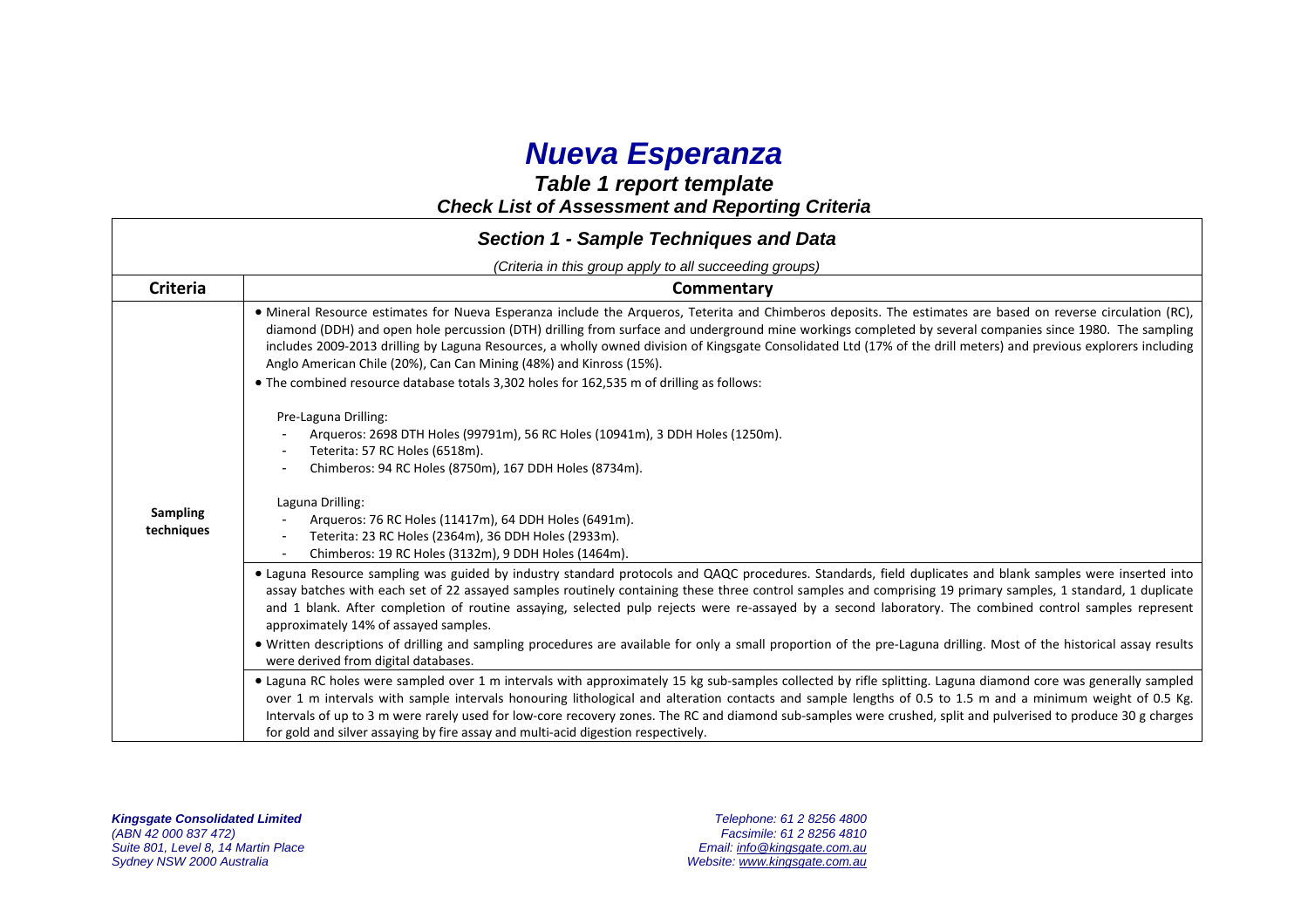| <b>Drilling</b><br>techniques | . The older drilling includes open hole drilling percussion (DTH), RC and Diamond DDH drilling and is dominated by DTH sampling at Arqueros, which provides 61% of<br>the combined drill meters for Nueva Esperanza. The Teterita and Chimberos estimates are based on only RC and DDH sampling.<br>• Laguna's RC drilling was performed using a Drill Master Ingersoll Rand T4WC rig with face sampling bits of 5 % inch diameter. The DDH drilling was executed with a<br>Sandvik- DE 710 rig, mostly by triple tube HQ3 diameter (61.1 mm core) and rarely NQ3 diameter (45.0 mm core). Drill core was oriented wherever possible.                                                                                                                                |
|-------------------------------|----------------------------------------------------------------------------------------------------------------------------------------------------------------------------------------------------------------------------------------------------------------------------------------------------------------------------------------------------------------------------------------------------------------------------------------------------------------------------------------------------------------------------------------------------------------------------------------------------------------------------------------------------------------------------------------------------------------------------------------------------------------------|
|                               | · Details of sample recoveries for pre-Laguna drilling are unavailable.<br>• RC and DDH samples recoveries were monitored in all phases of Laguna's drilling. RC sample recovery was calculated from recovered sample weights divided by<br>theoretical calculated weights. Theoretical RC sample weights were calculated using the entire cylindrical volume of the sample interval at the specified bit size,<br>multiplied by the average rock bulk density assigned to each deposit. Core recovery was calculated from recovered core lengths divided by the length drilled for<br>each run.<br>· Laguna's drilling contract and geological supervision of drilling and sampling required the operators to do their best to provide good quality, uncontaminated |
| Drill sample<br>recovery      | samples with high recovery.<br>. Diamond core was reconstructed and depths checked and measured against those marked by the drilling contractors on core blocks.<br>. In addition to weighing total recovered samples, RC samples were visually checked for recovery, moisture and contamination. The cyclone and rifle splitter were<br>routinely cleaned at the end of each rod. Most RC samples (around 97%) were logged as dry. Moist and wet samples were air dried and homogenised before riffle<br>splitting.                                                                                                                                                                                                                                                 |
|                               | • The available sample recovery data shows generally good average sample recoveries of approximately 80% in the mineralised zones and no relationship between<br>recovery and assay grade or indication of significant biases due to selective sample loss.<br>• Average estimated recoveries for Laguna's drilling within mineralised zones is:<br>Arqueros: 81% in RC and 76% in DDH<br>Teterita: 69% in RC and 86% in DDH<br>Chimberos: 81% in RC and 97% in DDH                                                                                                                                                                                                                                                                                                  |
|                               | • Laguna RC samples and diamond core were logged in detail for lithology, alteration, structure, and mineralisation with diamond core also geotechnically logged.<br>The logging included qualitative and quantitative fields and employed conventional logging methods such as the use of dilute acid (HCl), magnetic pencil,<br>percentage estimation charts for mineral content and type, mineralisation style, colours, texture, etc.<br>. RC and drill core were logged on paper and the logging transferred directly into the central database using standard logging codes following validation by cross-<br>checking with interpretations.                                                                                                                   |
| Logging                       | . All of Laguna's resource holes were logged and provide representative coverage of the mineralisation at each deposit. Chip trays of sieved chips from every RC<br>hole, and remnant core were stored for future reference. Whole core was routinely photographed.<br>• Laguna's drilling was logged in full (100%). No logging is available for pre-Laguna drilling and no sample material is available for re-logging.<br>• Combined with field mapping of surface and underground exposures, the geological logging of Laguna's holes provides sufficient detail to support the current<br>Mineral Resource estimates.                                                                                                                                           |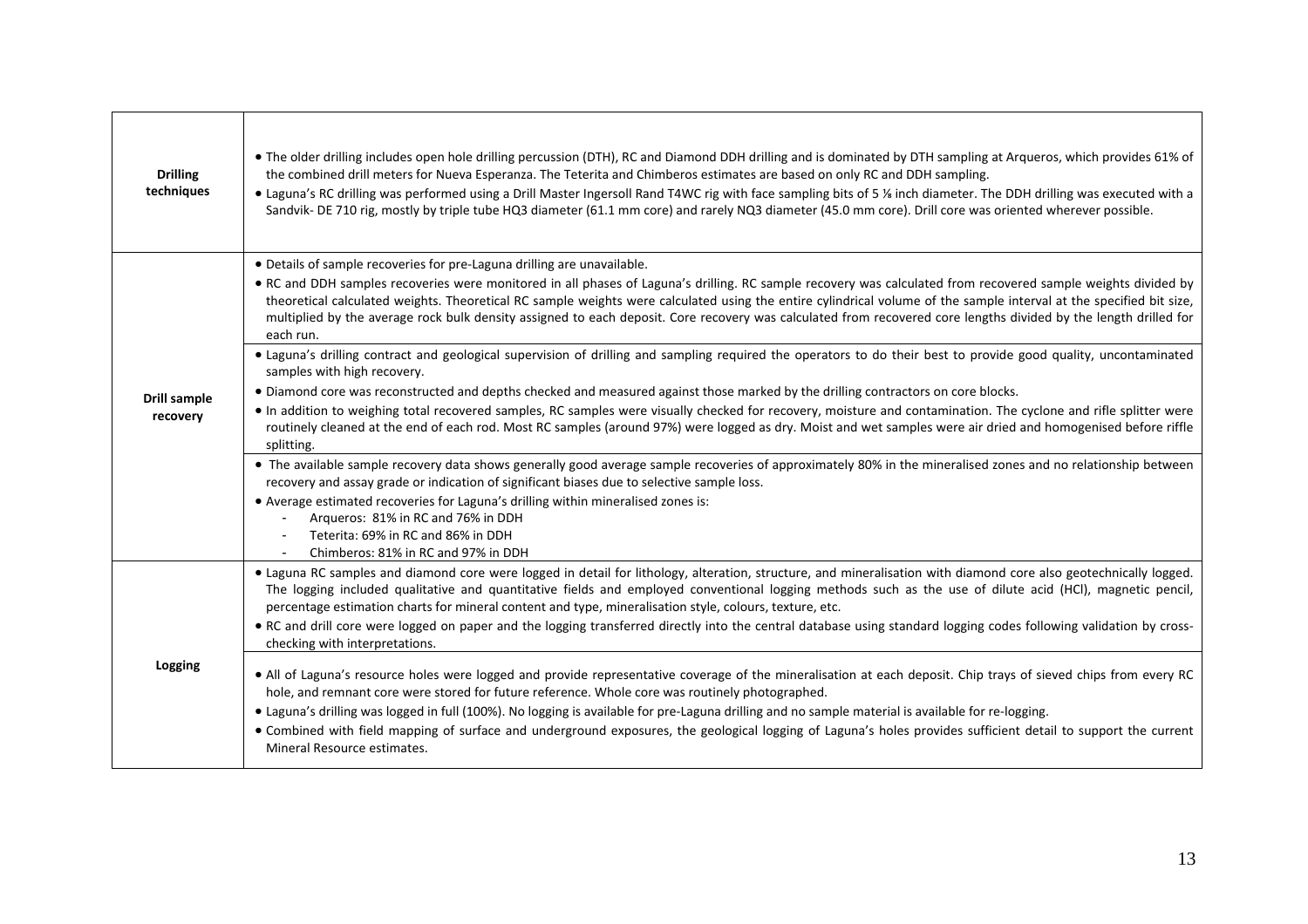|                                                         | • Arqueros sampling is dominated by 1.5m DTH samples that contribute 73% of assayed drill intervals for this deposit with RC sample intervals of 1m and 2m<br>contributing 9% and 6% of the assayed drilling respectively. Drilling at Teterita was predominantly RC with sample intervals of mostly 2m. Chimberos sampling is on<br>2m RC samples, which provide 42% of the assayed drilling and the other 58% is diamond drilling.<br>• For the combined deposits, diamond core samples range in length from 0.1 to 3.1m and the majority (93%) of these samples are 2m in length or less.                                                                                                                                                                                                                                                                                                                                                                                                           |
|---------------------------------------------------------|--------------------------------------------------------------------------------------------------------------------------------------------------------------------------------------------------------------------------------------------------------------------------------------------------------------------------------------------------------------------------------------------------------------------------------------------------------------------------------------------------------------------------------------------------------------------------------------------------------------------------------------------------------------------------------------------------------------------------------------------------------------------------------------------------------------------------------------------------------------------------------------------------------------------------------------------------------------------------------------------------------|
|                                                         | • Laguna diamond core was generally sampled over 1 m intervals, with sample intervals determined by geologists and honouring lithological and alteration contacts<br>and sample lengths of 0.5 to 1.5 m and a minimum weight of 0.5 Kg. Sample lengths of up to 3 m were rarely used for low-core recovery intervals. Core was halved<br>using a dry chisel actuated by a hydraulic ram in order to reduce the likelihood of losing fines given the high porosity and vuggy nature of the mineralisation.<br>• Laguna RC samples were collected over 1 m intervals and sub-sampled using a single tier riffle splitter to generate two representative sub-samples. One sample<br>was routinely submitted for analysis (sample A) and the other (sample B) used as a backup or duplicate. Each sub-sample was routinely weighed.                                                                                                                                                                        |
| Sub-sampling<br>techniques<br>and sample<br>preparation | • Laguna's samples were submitted to the main laboratory of ALS Global in La Serena- Chile, where sample preparation and analyses were carried out in accordance<br>with agreed procedures and protocols. All samples received at ALS were digitally logged into their inventory using a bar-code system and weighed.<br>• After oven drying, sample material was crushed in a jaw and/or roll crusher to 70% passing 2mm. The crushed material was split with a rifle splitter to obtain a<br>250g sub-sample that was pulverised to 85% passing 75 microns.                                                                                                                                                                                                                                                                                                                                                                                                                                          |
|                                                         | . Duplicate samples were included for each sub-sampling stage of Laguna's sampling, comprising:<br>• Field Duplicates representing second (B Sample) splits of RC samples and half core collected during initial field splitting at an average frequency of around 1<br>duplicate per 19 primary samples.<br>• Coarse reject Duplicates taken by the assay laboratory of the material crushed to 70% passing 2mm at an average rate of around 1 in 20, with a higher frequency<br>for mineralised samples than for samples from barren zones.<br>. Pulp Duplicates of pulverised material at an average of around 1 in 20, with a higher frequency for mineralised samples than for samples from barren zones.<br>. Results of these duplicates do not show any issues or bias in any of the sub-sampling stages, demonstrating the representativeness of samples.                                                                                                                                     |
|                                                         | • The sub-sample sizes, sub-sample methods and sample preparation techniques are appropriate for the style of mineralisation.                                                                                                                                                                                                                                                                                                                                                                                                                                                                                                                                                                                                                                                                                                                                                                                                                                                                          |
|                                                         | . No geophysical methods or hand-held XRF devices were used for any sampling phases.                                                                                                                                                                                                                                                                                                                                                                                                                                                                                                                                                                                                                                                                                                                                                                                                                                                                                                                   |
| <b>Quality of</b><br>assay data and<br>laboratory tests | . ALS GLOBAL ("ALS") laboratory in La Serena, Chile (ISO 17025 certified) routinely conducted quality assurance/quality control protocols (QA/QC) that include<br>standard, duplicate and blank samples as well monitoring of crushing and pulverisation.<br>• Laguna implemented a QA/QC protocol consisting of the systematic insertion of reference standard samples, and barren blanks as well as inserting field duplicates<br>with the samples shipped to ALS. Each set of 22 samples routinely contained the three control samples (19 primary samples, 1 standard, 1 duplicate, 1 blank). The<br>company also submitted rejects for a re-analysis by ALS and pulps for repeat assaying by an independent laboratory. Control samples represent approximately 14%<br>of assay samples.<br>. Results for the analytical standards, blanks and duplicates did not highlight any analytical issues or bias. The external laboratory repeat analyses show no evidence<br>of bias in the ALS assays. |
|                                                         | • The quality control measures adopted for Laguna's drilling have established that the sampling and assaying is of appropriate precision and accuracy for the current<br>estimates.                                                                                                                                                                                                                                                                                                                                                                                                                                                                                                                                                                                                                                                                                                                                                                                                                    |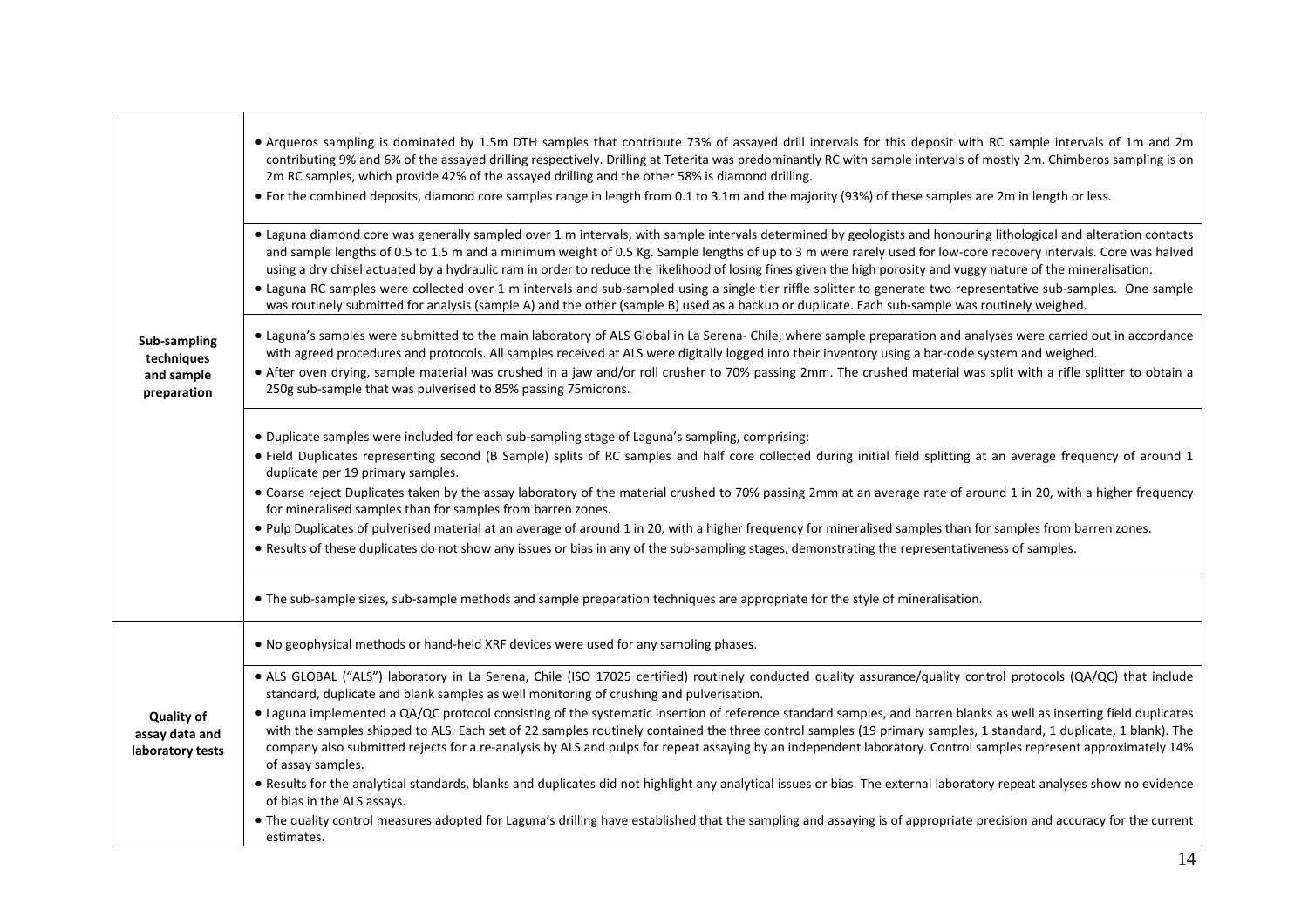|                                                    | • Reported significant intersections were reviewed and checked by senior geological management including the exploration manager.                                                                                                                                                                                                                                                                                                                                                                                 |
|----------------------------------------------------|-------------------------------------------------------------------------------------------------------------------------------------------------------------------------------------------------------------------------------------------------------------------------------------------------------------------------------------------------------------------------------------------------------------------------------------------------------------------------------------------------------------------|
|                                                    | . Laguna Resource's drilling included 11 twin holes for investigation of older drilling results.                                                                                                                                                                                                                                                                                                                                                                                                                  |
|                                                    | • For Arqueros, nearest neighbour paired comparisons (including twin holes) between grades from recent and historical drilling showed no significant differences in<br>average gold and silver values. Paired comparisons between grades from Arqueros DTH sampling and the combined RC and diamond drilling showed no significant<br>difference in average grades providing confidence in the general reliability of the DTH data.                                                                               |
|                                                    | • Laguna's RC drilling at Teterita includes five holes twinning Kinross holes. In conjunction with a set of aqua regia repeat assays of Laguna samples, results of these<br>twins indicate that agua regia assays, including Kinross data understate silver grades by around 20%.                                                                                                                                                                                                                                 |
| <b>Verification of</b><br>sampling and<br>assaying | • Twinned holes at Chimberos show fair to good correlation between the Laguna's drill holes and the historical drill holes. Comparisons between gold and silver<br>grades shown by Laguna and historical drilling shows no significant differences between the datasets except for some inconsistent Gold grade and Silver Grade<br>that is unclear about the reasons for the lack of correlation.                                                                                                                |
|                                                    | • Laguna has in place formal database validation procedures with data being validated as close to the source as possible to ensure reliability and accuracy. All<br>geological and field data is transferred from paper logs into Excel and Access database tables. The database administrator validates the data during all stages of<br>filling and storage. Data entry errors are identified by data validation software and geological data entry errors are identified by cross checks by project geologists |
|                                                    | • Check assaying and twin hole drilling results at Teterita indicate that the aqua regia assay method used for older drilling at this deposit understates silver grades by<br>around 20%. For Teterita, the pre-Laguna silver assay results were multiplied by 1.2 to compensate for this understatement. No other assay values were modified.                                                                                                                                                                    |

| Location of data<br>points | • Qualified and experienced Laguna personnel using a Leica Flex Line TS06 with validation from a government cadastral datum surveyed all Laguna drill collars using<br>total station survey equipment.<br>• Laguna diamond and RC holes were down-hole surveyed at 3m intervals unless the ground was considered likely to collapse and cause damage to or loss of the<br>survey instrument. The RC holes were down-hole survey surveyed used by Reflex Maxibor II and Reflex Gyro tools and DDH holes were surveyed by used EZ TRAC,<br>Maxibor II and Reflex Gyro tools. Intervals with excessive deviations were not considered.<br>. Triangulations representing underground mining at Arqueros were compiled from available surveys, and for areas where no digital information is available plans<br>and sections of the old workings were digitised with outlines modified with reference to drill hole intersections.                                                                                                                           |
|----------------------------|---------------------------------------------------------------------------------------------------------------------------------------------------------------------------------------------------------------------------------------------------------------------------------------------------------------------------------------------------------------------------------------------------------------------------------------------------------------------------------------------------------------------------------------------------------------------------------------------------------------------------------------------------------------------------------------------------------------------------------------------------------------------------------------------------------------------------------------------------------------------------------------------------------------------------------------------------------------------------------------------------------------------------------------------------------|
|                            | . The coordinate system used for the Laguna drilling, surface topography, open pit and accessible underground workings is PSAD 56, Huso 19. Elevations of older<br>survey information such as pre-Laguna drilling, and inaccessible underground workings were adjusted by a constant offset determined by Laguna re-surveying.<br>Older surface drill collars that could be located and identified were re-surveyed by Laguna and found to be within 5 m of reported locations suggesting that the<br>historical collar information has no significant location errors. The re-surveying comprised:<br>Arqueros 16 holes with variations of east: ± 1.60m, north: ±0.70 m, elevation: ±1.95m.<br>Teterita 50 holes with variations of east: ± 3.98m, north: ±3.19 m, elevation: ±2.53m.<br>Chimberos 7 holes with variations of east: $\pm$ 0.15m, north: $\pm$ 0.17m, elevation: $\pm$ 0.88m<br>. The location of the sample points, topographic surfaces and previous mining has been established with sufficient accuracy for the current estimates. |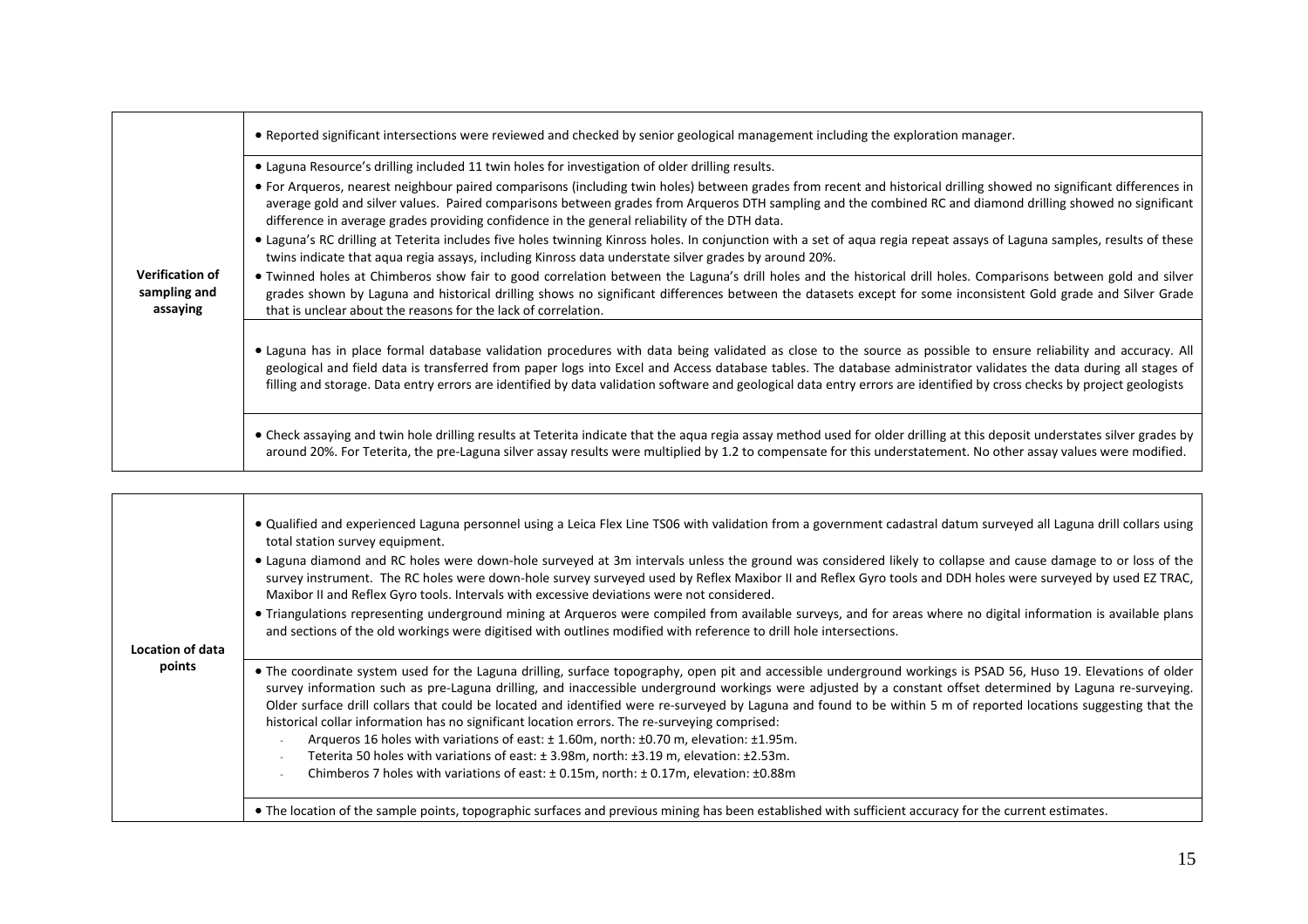| Data spacing<br>and distribution                                 | • Arqueros sampling is irregularly distributed with includes a high proportion of irregularly spaced underground drilling, nominally at approximately 15 x 10m and<br>locally closer in central portions of the deposit, and broader in peripheral portions.<br>• Drilling at Teterita has a spacing of 25 x 25m in central portions of the deposit, and broader in peripheral portions<br>• Chimberos drill holes represent a nominally 15 x 15m grid in central portions of the deposit, and broader in peripheral portions. |
|------------------------------------------------------------------|--------------------------------------------------------------------------------------------------------------------------------------------------------------------------------------------------------------------------------------------------------------------------------------------------------------------------------------------------------------------------------------------------------------------------------------------------------------------------------------------------------------------------------|
|                                                                  | . The data spacing and distribution are sufficient to establish the necessary degree of geological and grade continuity appropriate for the mineralisation<br>characteristics for the current Mineral Resource estimates.                                                                                                                                                                                                                                                                                                      |
|                                                                  | • The Arqueros estimates are based on 3m down-hole composited assay grades from DTH, RC and diamond sampling. The Teterita and Chimberos estimates are<br>based on 2m composited grades from RC and diamond sampling.                                                                                                                                                                                                                                                                                                          |
| Orientation of<br>data in relation<br>to geological<br>structure | • Drilling at Arqueros is predominantly perpendicular, particularly in the manto, however there are numerous intercepts at different orientations.<br>• Drilling at Teterita is perpendicular to the structure.<br>• Chimberos drill holes present approximately perpendicular to mineralised structures.                                                                                                                                                                                                                      |
|                                                                  | • The available information does not show any significant bias associated with the relationship between drilling orientation and the orientation of key mineralised<br>structures.                                                                                                                                                                                                                                                                                                                                             |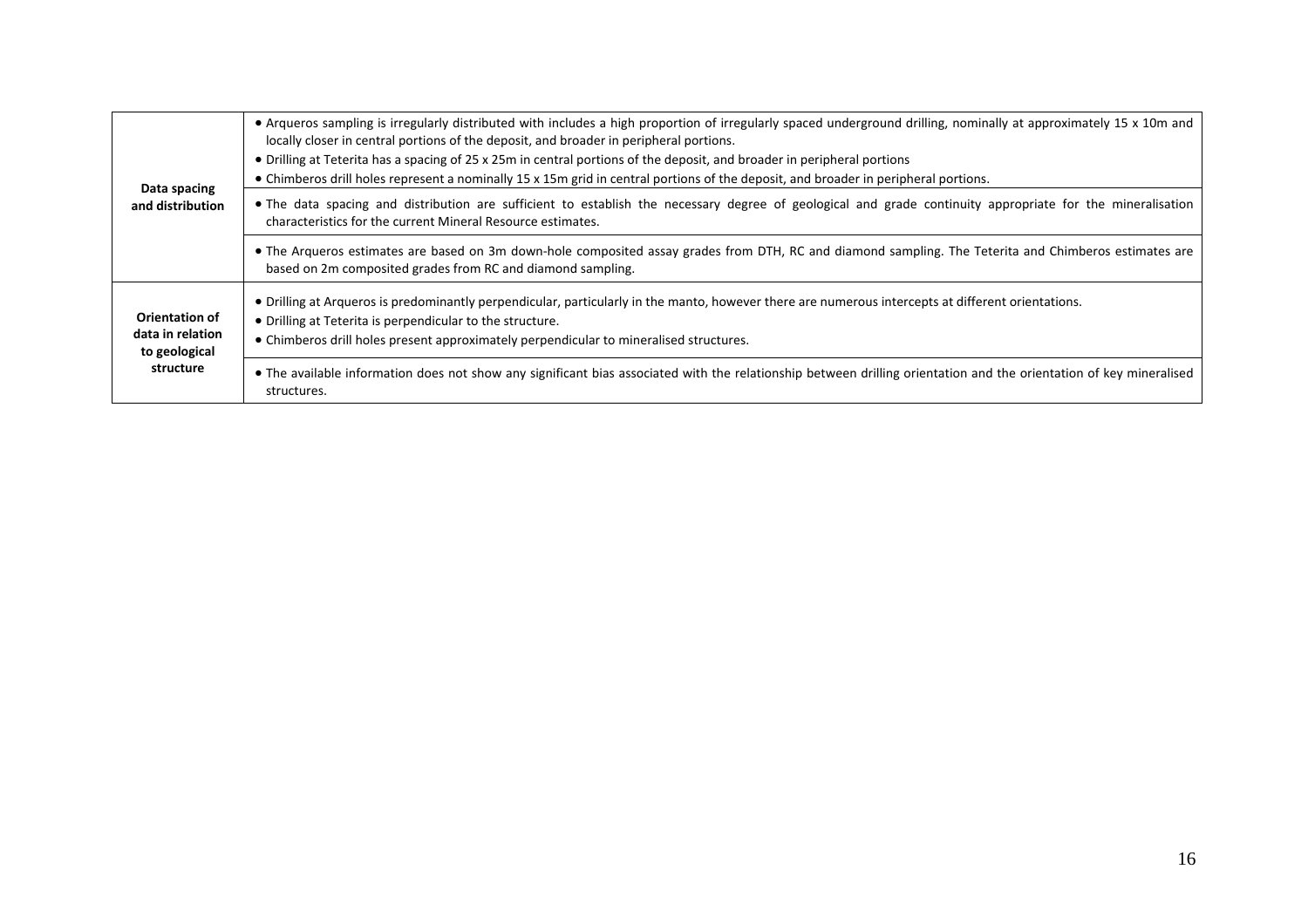|                  | • Laguna geological staff supervised all field sampling of Laguna drilling.                                                                                            |
|------------------|------------------------------------------------------------------------------------------------------------------------------------------------------------------------|
|                  | • Laguna's samples were securely sealed and stored onsite until transported directly to the ALS in Serena-Chile by Laguna employees or subcontractors of ALS. At       |
| Sample security  | the ALS laboratory sample shipments were verified by reference to sample submission forms lodged by Laguna and confirmation emailed to the Laguna database<br>manager. |
|                  | • The remaining core or RC samples kept for reference are stored in safe place inside the project.                                                                     |
|                  | • Validity of assay results has been established by use of field duplicates, standards and comparison with results from metallurgical test work and comparison results |
|                  | from different sampling phases.                                                                                                                                        |
|                  | . In 2011, Hellman & Schofield Pty Ltd conducted a review of the database provided for the study of estimation, finding no inconsistencies. Nueva Esperanza has        |
| <b>Audits or</b> | been visited by external competent persons that reviewed and discussed all procedures regarding collection of data, geology, sampling, QA/QC, etc. and                 |
| reviews          | recommendations are made where necessary.                                                                                                                              |

|                                                     |                                                                                                                                                                                                                                                                                                                                                                                                                                                                                                                    |                          |            |               | <b>Section 2 - Estimation and Reporting of Mineral Resources</b><br>• (Criteria listed in the first group, and where relevant in the second group, apply also to this group)                                                                                                                                                                                                                                                                                                                            |
|-----------------------------------------------------|--------------------------------------------------------------------------------------------------------------------------------------------------------------------------------------------------------------------------------------------------------------------------------------------------------------------------------------------------------------------------------------------------------------------------------------------------------------------------------------------------------------------|--------------------------|------------|---------------|---------------------------------------------------------------------------------------------------------------------------------------------------------------------------------------------------------------------------------------------------------------------------------------------------------------------------------------------------------------------------------------------------------------------------------------------------------------------------------------------------------|
| <b>Tenement status</b><br>and geological<br>setting | • Nueva Esperanza project is 100% owned by Kingsgate Consolidated Limited and incorporates the Argueros. Teterita and Chimberos prospects and mine previously<br>owned by Minera Anglo American Chile (now Anglo American Norte) and Minera Mantos de Oro. The property is approximately 9,789 hectares in area. The Nueva<br>Esperanza property is a Mining Concession and consists of 14 sub-areas of which 12 are constituted and 2 are pending under Laguna Resources. The tenement<br>details are as follows: |                          |            |               |                                                                                                                                                                                                                                                                                                                                                                                                                                                                                                         |
|                                                     | <b>Tenements</b>                                                                                                                                                                                                                                                                                                                                                                                                                                                                                                   | <b>Property Type</b>     | Area (Has) | <b>Status</b> |                                                                                                                                                                                                                                                                                                                                                                                                                                                                                                         |
|                                                     | Reemplazo A 1/10                                                                                                                                                                                                                                                                                                                                                                                                                                                                                                   | <b>Mining Concession</b> | 10         | In process    |                                                                                                                                                                                                                                                                                                                                                                                                                                                                                                         |
|                                                     | Reemplazo B 1/5                                                                                                                                                                                                                                                                                                                                                                                                                                                                                                    | <b>Mining Concession</b> | 5          | In process    |                                                                                                                                                                                                                                                                                                                                                                                                                                                                                                         |
|                                                     | Negra 1/1003                                                                                                                                                                                                                                                                                                                                                                                                                                                                                                       | <b>Mining Concession</b> | 374        | Approved      |                                                                                                                                                                                                                                                                                                                                                                                                                                                                                                         |
|                                                     | Pascua I 1/20                                                                                                                                                                                                                                                                                                                                                                                                                                                                                                      | <b>Mining Concession</b> | 200        | Approved      |                                                                                                                                                                                                                                                                                                                                                                                                                                                                                                         |
|                                                     | Pascua II 1/30                                                                                                                                                                                                                                                                                                                                                                                                                                                                                                     | <b>Mining Concession</b> | 300        | Approved      |                                                                                                                                                                                                                                                                                                                                                                                                                                                                                                         |
|                                                     | Pascua III 1/30                                                                                                                                                                                                                                                                                                                                                                                                                                                                                                    | <b>Mining Concession</b> | 300        | Approved      |                                                                                                                                                                                                                                                                                                                                                                                                                                                                                                         |
|                                                     | Pascua IV 1/20                                                                                                                                                                                                                                                                                                                                                                                                                                                                                                     | <b>Mining Concession</b> | 200        | Approved      |                                                                                                                                                                                                                                                                                                                                                                                                                                                                                                         |
|                                                     | Pascua 1/328                                                                                                                                                                                                                                                                                                                                                                                                                                                                                                       | <b>Mining Concession</b> | 1123       | Approved      |                                                                                                                                                                                                                                                                                                                                                                                                                                                                                                         |
|                                                     | Robinson 1/14                                                                                                                                                                                                                                                                                                                                                                                                                                                                                                      | <b>Mining Concession</b> | 94         | Approved      |                                                                                                                                                                                                                                                                                                                                                                                                                                                                                                         |
|                                                     | Pena 1/81                                                                                                                                                                                                                                                                                                                                                                                                                                                                                                          | <b>Mining Concession</b> | 905        | Approved      |                                                                                                                                                                                                                                                                                                                                                                                                                                                                                                         |
|                                                     | Negra 1/1003                                                                                                                                                                                                                                                                                                                                                                                                                                                                                                       | <b>Mining Concession</b> | 100        | Approved      |                                                                                                                                                                                                                                                                                                                                                                                                                                                                                                         |
|                                                     | Negra 1/1003                                                                                                                                                                                                                                                                                                                                                                                                                                                                                                       | <b>Mining Concession</b> | 5012       | Approved      |                                                                                                                                                                                                                                                                                                                                                                                                                                                                                                         |
|                                                     | Flor 1/20                                                                                                                                                                                                                                                                                                                                                                                                                                                                                                          | <b>Mining Concession</b> | 100        | Approved      |                                                                                                                                                                                                                                                                                                                                                                                                                                                                                                         |
|                                                     | Canarias 1/414                                                                                                                                                                                                                                                                                                                                                                                                                                                                                                     | <b>Mining Concession</b> | 1065       | Approved      |                                                                                                                                                                                                                                                                                                                                                                                                                                                                                                         |
|                                                     |                                                                                                                                                                                                                                                                                                                                                                                                                                                                                                                    | Total                    | 9789       |               |                                                                                                                                                                                                                                                                                                                                                                                                                                                                                                         |
|                                                     |                                                                                                                                                                                                                                                                                                                                                                                                                                                                                                                    |                          |            |               | • The mineralised deposits are hosted within Tertiary-aged volcanic units in the case of Arqueros and Teterita, and Paleozoic sediments for Chimberos. However, the<br>alteration and mineralisation for the three main deposits are contemporaneous, being Miocene in age and associated with the Cerro Bravo paleovolcano.<br>. Mineralisation comprises two main components: a silver-rich horizontal unit called "mantos" and a series of cross-cutting gold-rich vertical units. The mantos silver |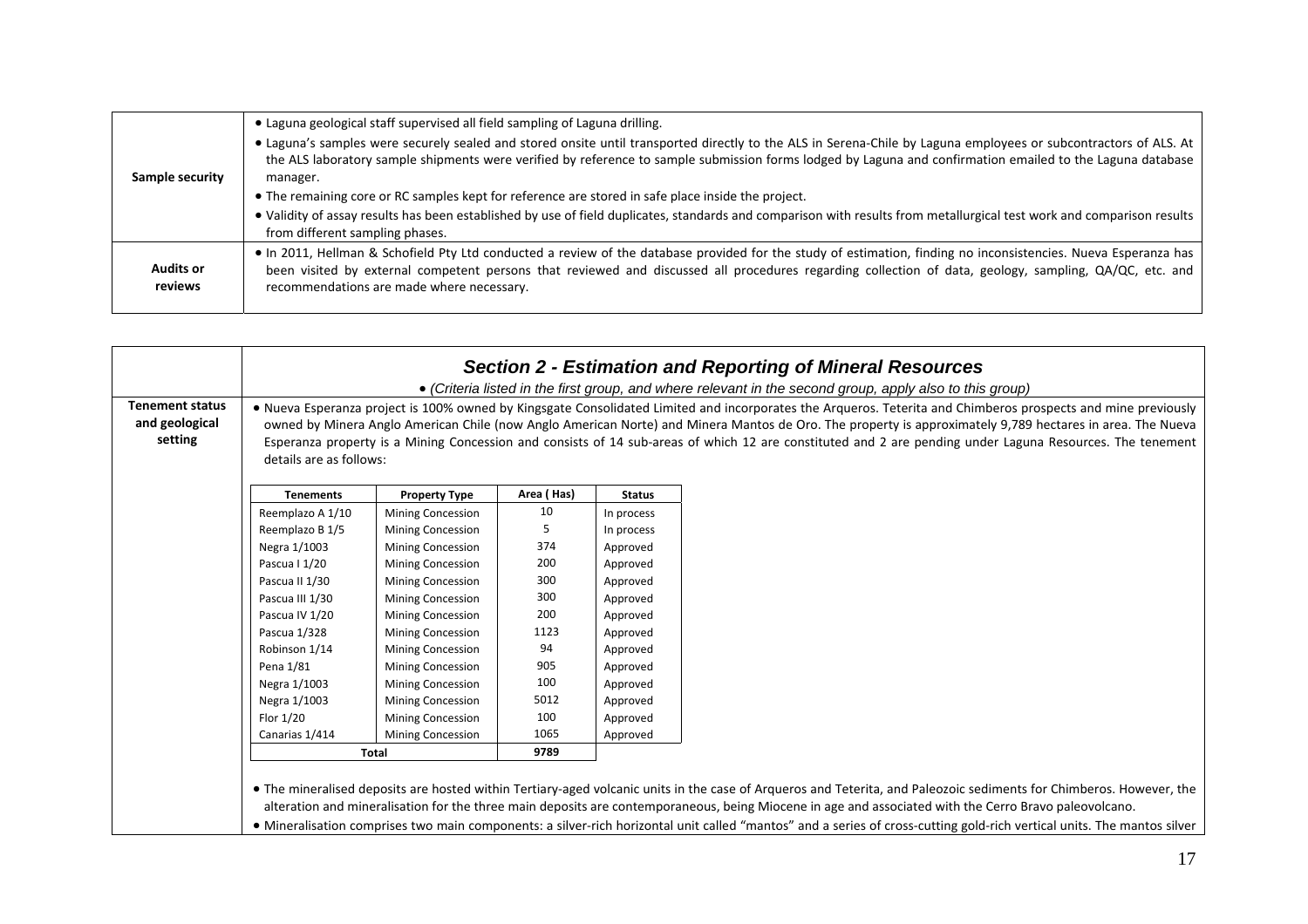|                                        | The balance of Section 2 is not applicable for the purposes of this report.                                                                                                                                                                                                                                                                                                                                                                                           |
|----------------------------------------|-----------------------------------------------------------------------------------------------------------------------------------------------------------------------------------------------------------------------------------------------------------------------------------------------------------------------------------------------------------------------------------------------------------------------------------------------------------------------|
| <b>Exploration by</b><br>other parties | • The resource dataset includes drilling by Laguna Resources (17% of the drill meters) and Anglo American Chile (20%), Can Can Mining (48%) and Kinross (15%).                                                                                                                                                                                                                                                                                                        |
|                                        | sandstone and shale. The Grandote Fault terminates mineralisation in the south of the Arqueros deposit and the north is intruded by a dacite porphyry intrusion.<br>. The vertical, gold-rich mineralisation, also characterised by vuggy silica, is well developed at Arqueros. It has been interpreted as feeders for mineralising fluids.<br>Nonetheless, this style of mineralisation has not yet been observed at Teterita and is poorly preserved at Chimberos. |
|                                        | mineralisation is hosted by vuggy silica within dacitic lapilli tuffs. It occurs at Arqueros and Teterita where the mineralising process has replaced horizontal porous<br>tuffs. At Chimberos, silver mineralisation is hosted in vuggy silica hydrothermal breccias superimposed on folded Palaeozoic sediments comprising conglomerates,                                                                                                                           |

| <b>Section 3 - Estimation and Reporting of Mineral Resources</b><br>(Criteria listed in the first group, and where relevant in the second group, apply also to this group) |                                                                                                                                                                                                                                                                                                                                                                                                                                                                                                                                                                                                                                                                                                                                                             |  |  |
|----------------------------------------------------------------------------------------------------------------------------------------------------------------------------|-------------------------------------------------------------------------------------------------------------------------------------------------------------------------------------------------------------------------------------------------------------------------------------------------------------------------------------------------------------------------------------------------------------------------------------------------------------------------------------------------------------------------------------------------------------------------------------------------------------------------------------------------------------------------------------------------------------------------------------------------------------|--|--|
| <b>Criteria</b>                                                                                                                                                            | Commentary                                                                                                                                                                                                                                                                                                                                                                                                                                                                                                                                                                                                                                                                                                                                                  |  |  |
| <b>Database</b><br>integrity                                                                                                                                               | . Laguna has in place formal database validation procedures with data being validated as close to the source as possible to ensure reliability and accuracy. All<br>geological and field data is transferred from paper logs into Excel and Access database tables. The database administrator validates the data during all stages of<br>filling and storage. Data entry errors are identified by data validation software and geological data entry errors are identified by cross checks by the project<br>geologists                                                                                                                                                                                                                                    |  |  |
|                                                                                                                                                                            | • The main validation procedures used were verification of collar, azimuth and dip, overlapping samples, sample length, comparison of assay results with laboratory<br>reports, verification geological data correspond to the logging. All data is stored in physical hard copy and digital format including core photography, log sheets,<br>recovery measurements, laboratory certificates, etc.<br>• A Geology Database Manager is responsible for all aspect of data entry, validation, development, and quality control.                                                                                                                                                                                                                              |  |  |
| <b>Site visits</b>                                                                                                                                                         | • Regular site visits were undertaken in Nueva Esperanza by competent persons, Mr. R. James, who has visited the project on a number of occasions since 2010 as<br>part of routine supervision and management of field activities; Mr. J. Abbott visited Nueva Esperanza on the25th-27th of January 2011 as a technical<br>representative of independent consultants to review the geology, data collection protocols and training as part of resource estimation studies being completed at<br>the time by Hellman & Schofield; Ms. M. Muñoz worked as full-time employee of Laguna Resource from April 2010 until March 2013 and actively participated in<br>the different stages of data collection, validation and independent estimation of resources. |  |  |
| Geological<br>interpretation                                                                                                                                               | • Confidence in the geological interpretation of each of the deposits is high. The interpretations are based on geological knowledge acquired from field mapping<br>(surface, open pit and underground workings), and detailed geological core and chip logging, including development of robust three-dimensional models of the<br>major rock types and structures. Alternative interpretations are considered unnecessary.                                                                                                                                                                                                                                                                                                                                |  |  |
|                                                                                                                                                                            | • The mineralised domains used for the estimates capture zones of continuous mineralisation and are consistent with geological interpretations.                                                                                                                                                                                                                                                                                                                                                                                                                                                                                                                                                                                                             |  |  |
|                                                                                                                                                                            | • Overall the geology and mineralisation of the three deposits show good spatial continuity, and geological factors such as faults and dykes, which limit the<br>mineralisation, have been modeled and considered during the estimation stage.                                                                                                                                                                                                                                                                                                                                                                                                                                                                                                              |  |  |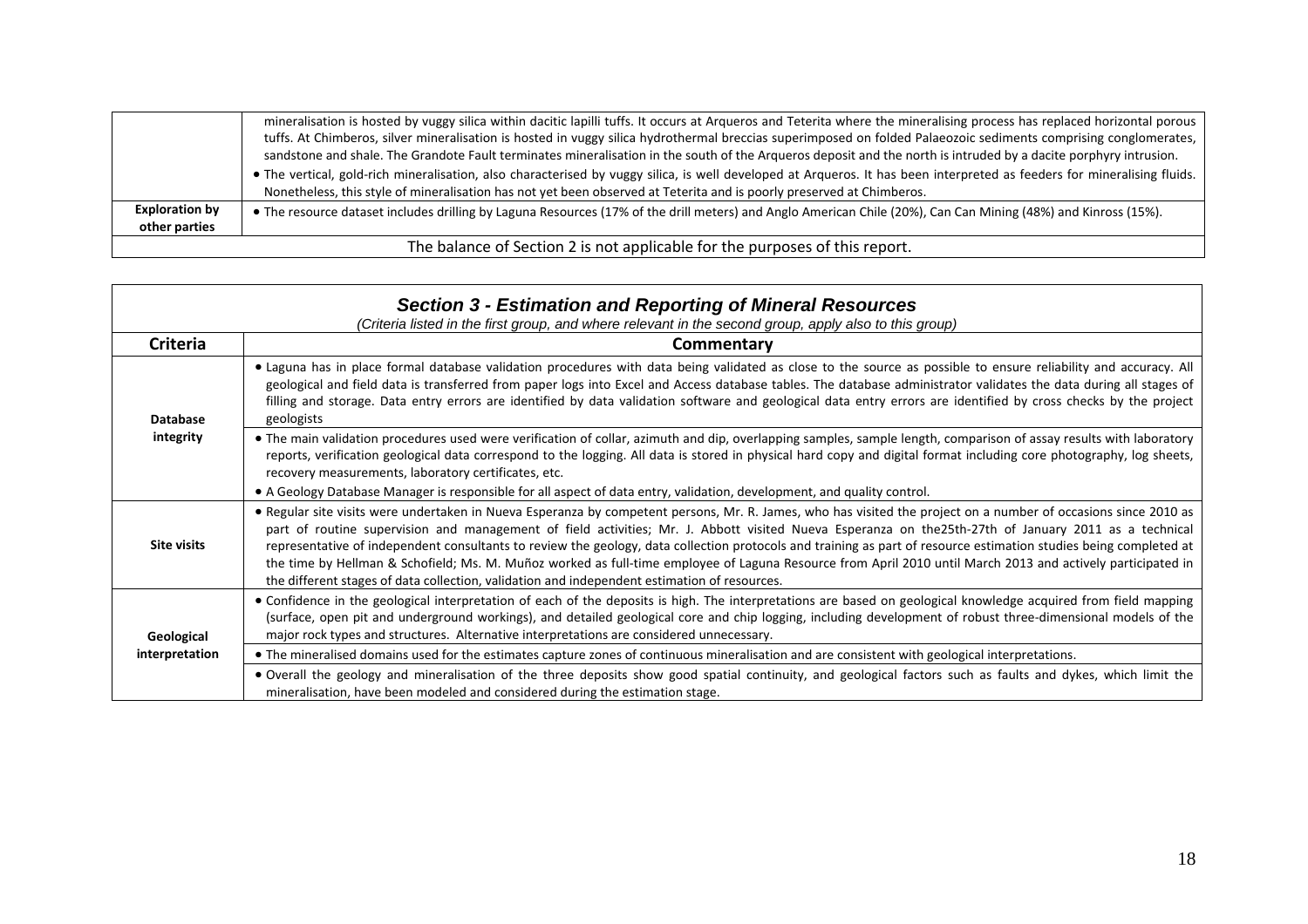| <b>Dimensions</b>                               | • Resource estimates extend over three areas. Argueros extends around 1.9km north-south overall by approximately 800m east-west and 350m below surface. The<br>mineralized manto at Arqueros trends N15°E and dips 15°NW and is approximately 1500m long, 270m wide and 40m thick on average. Teterita extends around<br>700m north-south by approximately 550m east-west and 140m below surface. The mineralized manto is sub-horizontal with azimuth of N15°E and dips 3 °NW with<br>approximate dimensions of 650m in length, 180m wide and 60m thick on average. Chimberos extends around 1Km north-south by approximately 900m east-west<br>and 250m below surface. The main mineralized body is associated with hydrothermal breccias trending N80°E, dipping at 60°NW and was previously mined by<br>open pit. |  |  |  |  |
|-------------------------------------------------|-----------------------------------------------------------------------------------------------------------------------------------------------------------------------------------------------------------------------------------------------------------------------------------------------------------------------------------------------------------------------------------------------------------------------------------------------------------------------------------------------------------------------------------------------------------------------------------------------------------------------------------------------------------------------------------------------------------------------------------------------------------------------------------------------------------------------|--|--|--|--|
|                                                 | . Resources were estimated by Multiple Indicator Kriging. MIK models were created for gold and silver with block support adjustment to reflect open pit mining<br>selectivity. The estimates are reported above gold equivalent cut-off grades using silver to gold equivalence ratio of 60:1 reflecting prices of US\$1,380/oz Au and<br>US\$21.50/oz Ag, and metallurgical recoveries of 70% Au and 75% Ag estimated from test work by Kingsgate. These estimates are based on three-year average<br>commodity prices and results of metallurgical test work.                                                                                                                                                                                                                                                       |  |  |  |  |
|                                                 | • Micromine and Surpac software were used for data compilation, domain wireframing, and coding of composite values, and GS3M was used for resource<br>estimation.                                                                                                                                                                                                                                                                                                                                                                                                                                                                                                                                                                                                                                                     |  |  |  |  |
|                                                 | . The Arqueros estimates are based on 3m down-hole composited assay grades from DTH, RC and diamond sampling. The Teterita and Chimberos estimates are<br>based on 2m composited grades from RC and diamond sampling.                                                                                                                                                                                                                                                                                                                                                                                                                                                                                                                                                                                                 |  |  |  |  |
|                                                 | . Available sampling shows there is no significant correlation between silver and gold grades and elevated gold grades are rarely associated with elevated silver<br>grades. This demonstrates that ore selection for any potential mining will be dominantly based on either gold or silver grades, and only rarely will the economic<br>contribution by both metals be significant in distinguishing ore and waste.                                                                                                                                                                                                                                                                                                                                                                                                 |  |  |  |  |
|                                                 | • For Aqueros and Chimberos, independent MIK models were created for gold and silver. No direct assumptions were made about the correlation between grades<br>for these metals. Teterita sampling shows no significant gold grades, and only silver estimates were produced for this deposit. In each case the silver modeling is<br>based on gold equivalent values (60:1).                                                                                                                                                                                                                                                                                                                                                                                                                                          |  |  |  |  |
| <b>Estimation</b><br>and modeling<br>techniques | • For Aqueros and Chimberos the models were combined with the recoverable estimates assigned to each panel selected from either the gold or silver model on the<br>basis of the estimate with the highest estimated metal content inclusive of the gold equivalence ratio. For gold dominant panels the recoverable proportion and<br>the estimated gold grade above each cut off grade was assigned from the gold MIK model and the silver grade at each cut off grade was assigned from the E-type<br>silver estimate. For silver dominant panels the recoverable proportion and the estimated silver grade above each cut off grade was assigned from the silver MIK<br>model and the gold grade at each cut off grade was assigned from the E-type gold estimate.                                                 |  |  |  |  |
|                                                 | • The MIK models used indicator variography based on resource composite grades within mineralised domains defined by wireframes. Grade continuity of each<br>domain was characterised by indicator variograms modelled at 14 indicator thresholds.                                                                                                                                                                                                                                                                                                                                                                                                                                                                                                                                                                    |  |  |  |  |
|                                                 | • For each modeling domain, the value adopted for the upper bin grade in the MIK modeling was selected on a case-by-case basis on the basis of the tenor and<br>distribution of high grade composites. In most cases, either the upper bin mean, or bin mean excluding a handful of clustered outliers was used.                                                                                                                                                                                                                                                                                                                                                                                                                                                                                                      |  |  |  |  |
|                                                 | . The models are coded mineralised domain codes. No by-product or deleterious elements were included.                                                                                                                                                                                                                                                                                                                                                                                                                                                                                                                                                                                                                                                                                                                 |  |  |  |  |
|                                                 | The MIK models developed for each deposit include three or four pass octant based search strategies selected on the basis of sampling distribution and<br>$\bullet$<br>mineralisation style. The estimates are constrained to the mineralised domain wireframes.                                                                                                                                                                                                                                                                                                                                                                                                                                                                                                                                                      |  |  |  |  |
|                                                 | The Arqueros modeling includes three search passes. Search ellipsoid radii (east, north, vertical) and minimum data requirements for these searches are: Search<br>$\bullet$<br>1: 22.5 by 22.5 by 4.5 m (16 data), Search 2: 45 by 45 by 9 m (16 data), Search 3: 45 by 45 by 9 (8 data). These search passes give (Inferred) estimates<br>extrapolated to a maximum of 45 m from composite locations.                                                                                                                                                                                                                                                                                                                                                                                                               |  |  |  |  |
|                                                 | The Teterita modeling includes four search passes. Search ellipsoid radii (east, north, vertical) and minimum data requirements for these searches are: Search 1:<br>$\bullet$<br>35 by 35 by 5 m (16 data), Search 2: 50 by 50 by 7.2 m (16 data), Search 3: 50 by 50 by 7.2 (8 data), Search 4: 80 by 80 by 10 m (8 data). These search passes give<br>(Inferred) estimates extrapolated to a maximum of 80 m from composite locations.                                                                                                                                                                                                                                                                                                                                                                             |  |  |  |  |
|                                                 | Chimberos modeling includes four search passes. Search ellipsoid radii (east, north, vertical) and minimum data requirements for these searches are: Search 1:<br>25 by 25 by 10 m (16 data), Search 2: 37.5 by 37.5 by 15 m (16 data), Search 3: 37.5 by 37.5 by 15 (8 data), Search 4: 50 by 50 by 20 m (8 data). These search                                                                                                                                                                                                                                                                                                                                                                                                                                                                                      |  |  |  |  |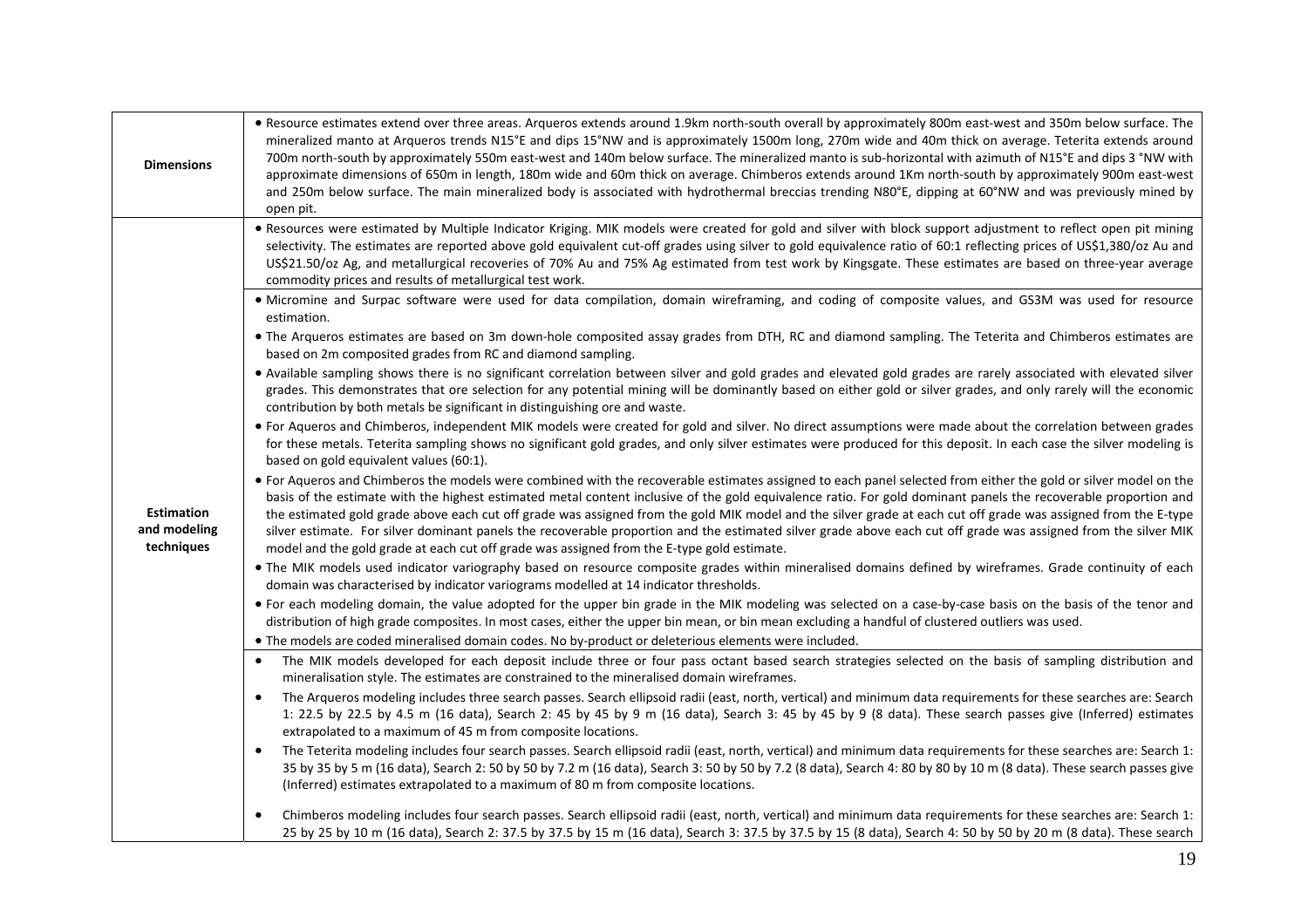|                                            | passes give (Inferred) estimates extrapolated to a maximum of 50 m from composite locations.                                                                                                                                                                                                                                                                                                                                                                                                                                                                                                                                                                                                                                                                                                                                                        |
|--------------------------------------------|-----------------------------------------------------------------------------------------------------------------------------------------------------------------------------------------------------------------------------------------------------------------------------------------------------------------------------------------------------------------------------------------------------------------------------------------------------------------------------------------------------------------------------------------------------------------------------------------------------------------------------------------------------------------------------------------------------------------------------------------------------------------------------------------------------------------------------------------------------|
|                                            | . Panel sizes used for the MIK modeling were selected on the basis of sample spacing and mineralisation style and comprise:<br>Arqueros panel size: 20m east-west by 20m north-south by 5m vertical.<br>Teterita panel size: 25m east-west by 20m north-south by 5 m vertical.<br>Chimberos panel size: 20m east-west by 10m north-south by 5 m vertical.                                                                                                                                                                                                                                                                                                                                                                                                                                                                                           |
|                                            | . Model estimates were checked against the input composite data visually in section and in plan. Model estimates were also checked for consistency with<br>mineralisation interpretations.<br>• Constant volume comparisons with previous estimates and independent estimates using alternative techniques and software, show reasonably close agreement<br>with the current estimates.                                                                                                                                                                                                                                                                                                                                                                                                                                                             |
| <b>Moisture</b>                            | • The resource tonnage is reported using a dry bulk density and therefore represents dry tonnage excluding moisture content.                                                                                                                                                                                                                                                                                                                                                                                                                                                                                                                                                                                                                                                                                                                        |
| Cut-off<br>parameters                      | . The estimates are reported at 0.5g/t gold equivalent cut off. This cut-off used in the resource report reflects results of Laguna's Pre-feasibility study, which<br>included potential metal prices, metallurgy recovery and potential operating costs including power, mining, three-stage comminution including High Pressure<br>Grinding Rolls (HPGR) and processing by heap leaching at a rate of 3Mtpa.                                                                                                                                                                                                                                                                                                                                                                                                                                      |
| <b>Mining factors</b><br>or assumptions    | . The estimates reflect open pit mining and include a block support adjustment to reflect ore selection based on gold or silver cut-off grades with 4 by 6 by 2.5 m<br>mining selectivity and 6 by 9 by 1 m grade control sampling. These criteria are based on the Competent Persons experience with comparable mineralisation and<br>mining operations of comparable scale to that envisaged for Nueva Esperanza.                                                                                                                                                                                                                                                                                                                                                                                                                                 |
| Metallurgical<br>factors or<br>assumptions | . The different metallurgical test work on the various types of ore within the project in the pre-feasibility study and late stages of the project development gave as<br>result the following assumptions anticipated metallurgical recoveries in the range of 75% for silver and 70% for gold. Metallurgical test work includes on site<br>column leaching, laboratory column leaching and intermittent bottle roll test for each of the three deposits and mineralisation types.                                                                                                                                                                                                                                                                                                                                                                 |
| Environmental<br>factors or<br>assumptions | . The Environmental Impact Study (EIA) developed for the Nueva Esperanza pre-feasibility study indicates that for the potential operation there are no<br>environmental considerations regarding waste and tailings disposal that would prevent eventual economic extraction of mineralisation.                                                                                                                                                                                                                                                                                                                                                                                                                                                                                                                                                     |
| <b>Bulk density</b>                        | . Tonnages are estimated on a dry basis. Regular and systematic dry bulk density measurements were taken on rock and diamond core samples. Density<br>measurements were made by on site personnel using the wax coating method that takes into account the vuggy nature of the mineralised rocks. Rock and core<br>samples of 150 to 1500 g were oven dried for 6 hours, then cooled to room temperature and weighed in air. The samples were then coated in paraffin wax and<br>weighed and then weighed while suspended in a bucket of distilled water. Densities were calculated by the standard immersion (Archimedes) method including<br>allowance for the wax coating.<br>.1.2.1 Densities adopted for the current estimates are based on density measurements of 893 core samples and 115 rock samples, and are 2.0 t/bcm for Arqueros, 2.1 |
|                                            | t/bcm for Teterita and 2.35 t/bcm for Chimberos.<br>. Mineral Resources have been classified into Measured, Indicated and Inferred categories on the basis of search pass and a set of polygons outlining areas of                                                                                                                                                                                                                                                                                                                                                                                                                                                                                                                                                                                                                                  |
| <b>Classification</b>                      | reasonably consistent drill hole intercept spacing, geological confidence, grade continuity. All panels estimated by search passes 3 or 4 are classified as Inferred,<br>and only search pass 1 and 2 estimates are assigned to Indicated category.<br>• Measured resources are restricted to search pass 1 estimates for Teterita reflecting the higher proportion of recent drilling (50%), understanding of assay types for<br>older drilling and the mineralisation continuity for this deposit. Arqueros and Chimberos have been categorised as a combination of Indicated and Inferred                                                                                                                                                                                                                                                        |
|                                            | resources reflecting minor uncertainty over the reliability of the DTH sampling and details of the older drilling information.                                                                                                                                                                                                                                                                                                                                                                                                                                                                                                                                                                                                                                                                                                                      |
|                                            | . The resource classifications account for all relevant factors including relative confidence in the estimates, reliability of the input data, confidence in continuity of<br>geology and metal values, quality, quantity and distribution of the data.                                                                                                                                                                                                                                                                                                                                                                                                                                                                                                                                                                                             |
|                                            | • The resource classifications appropriately reflect the Competent Persons views of the deposit.                                                                                                                                                                                                                                                                                                                                                                                                                                                                                                                                                                                                                                                                                                                                                    |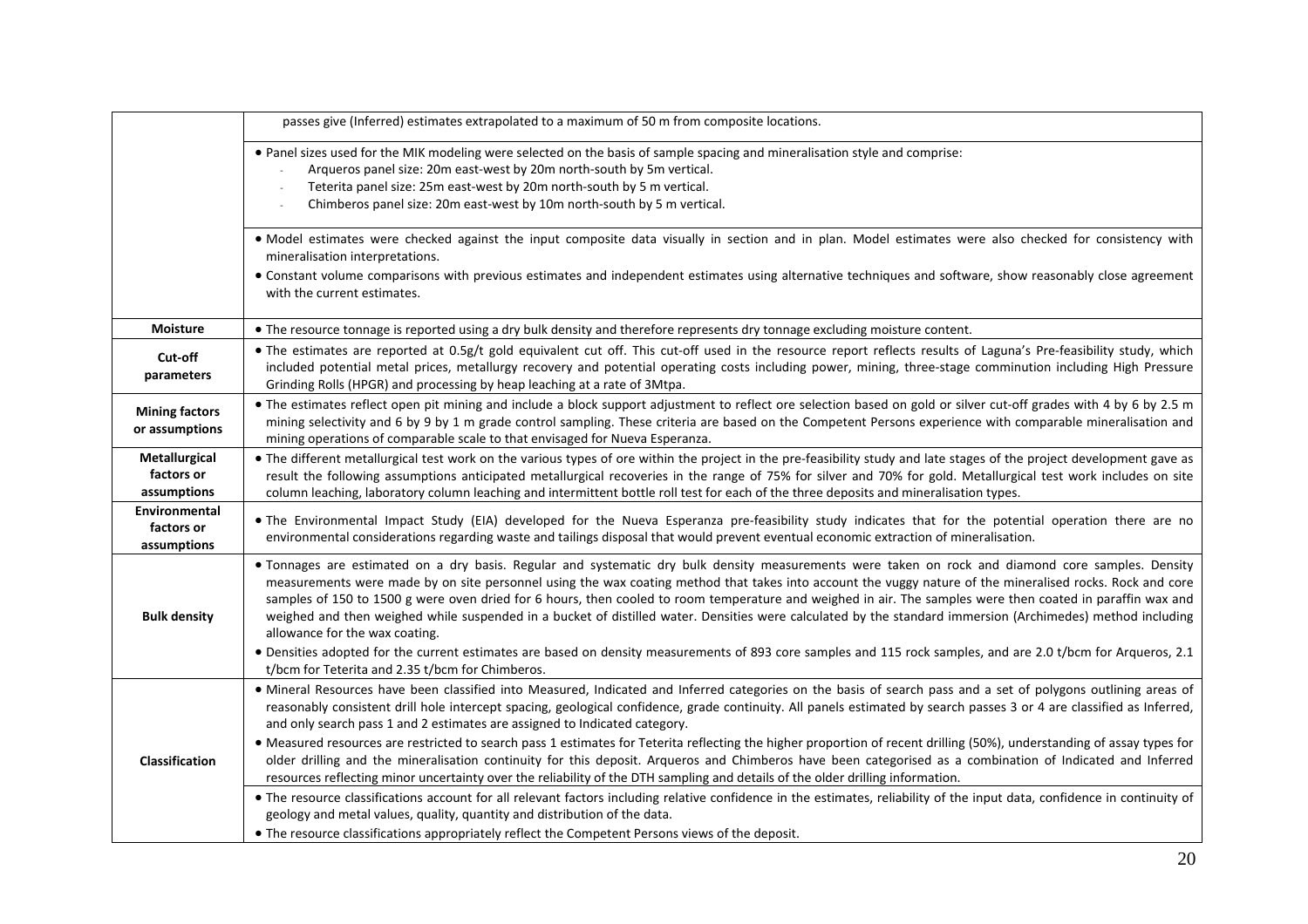| <b>Audits or</b><br>reviews.                                | • Laguna Resources personnel carried out independent resource estimation by MIK, Ordinary Kriging, polygonal and other estimation techniques and software,<br>showing close agreement with the current mineral resource estimates.                                                                                                                                                                                                                                                                                                                                                                                                                                                                                                                                                                                                                                                                                                               |
|-------------------------------------------------------------|--------------------------------------------------------------------------------------------------------------------------------------------------------------------------------------------------------------------------------------------------------------------------------------------------------------------------------------------------------------------------------------------------------------------------------------------------------------------------------------------------------------------------------------------------------------------------------------------------------------------------------------------------------------------------------------------------------------------------------------------------------------------------------------------------------------------------------------------------------------------------------------------------------------------------------------------------|
|                                                             | . The relative accuracy of the Mineral Resource estimate is reflected in the reporting of Measured, Indicated and Inferred estimates with the Measured and<br>Indicated Resource of sufficient confidence to allow optimisation studies, pit designs and mine scheduling.                                                                                                                                                                                                                                                                                                                                                                                                                                                                                                                                                                                                                                                                        |
| <b>Discussion</b><br>of relative<br>accuracy/<br>confidence | . Underground mining of the Arqueros Mantos mineralisation during the mid 2000s gave reported production of 1.21 Mt at 1.34 g/t gold and 364 g/t silver. The<br>wire-frame representing underground mining compiled by Laguna represents around 1.06 Mt, approximately 13% lower than reported production. For both silver<br>and gold, the average grade of resource composites within the as-mined triangulations is around 30% lower than the reported production grade. The current<br>model gives estimates for this production of 1.0 Mt at 0.43 g/t gold and 288 g/t silver, which represents around 18% less tonnes and 29% lower gold equivalent<br>grade than reported production. These differences reflect the differences between reported production and the wireframe volume and composite grades. Reasons<br>for these inconsistencies are unclear and warrant additional investigation as development of the project continues. |

| <b>Criteria</b>                                                                         | <b>Section 4 - Estimation and Reporting of Ore Reserves</b>                                                                                                                                                                                                                                                                                                                                                                                                                                                                                                                                                                                                                                                                                                                                                                                                                                                                            |
|-----------------------------------------------------------------------------------------|----------------------------------------------------------------------------------------------------------------------------------------------------------------------------------------------------------------------------------------------------------------------------------------------------------------------------------------------------------------------------------------------------------------------------------------------------------------------------------------------------------------------------------------------------------------------------------------------------------------------------------------------------------------------------------------------------------------------------------------------------------------------------------------------------------------------------------------------------------------------------------------------------------------------------------------|
| <b>Mineral Resources</b><br><b>Estimate for</b><br>conversion to Ore<br><b>Reserves</b> | Resources were estimated by Multiple Indicator Kriging. MIK models were created for gold and silver with block support adjustment to reflect open pit<br>mining selectivity. The estimates are reported above gold equivalent cut-off grades using silver to gold equivalence ratio of 60:1 reflecting prices of<br>US\$1,300/oz Au and US\$20.00/oz Ag, and metallurgical recoveries of 70% Au and 75% Ag estimated from test work by Kingsgate. These estimates are<br>based on three-year average commodity prices and results of metallurgical test work. The Mineral Resource estimate is inclusive of the April 2013 Ore<br>Reserves.                                                                                                                                                                                                                                                                                            |
| <b>Site visits</b>                                                                      | The Competent Person for ore reserve reporting is Mr. Manuel A. Hernández, Business Development Manager South America - Andean Region, Coffey Chile<br>who if a Fellow of the AusIMM based in Santiago, Chile. Mr. Hernández has visited the Nueva Esperanza project on numerous occasions and is in close<br>communication with Laguna Resources site personnel, management staff as well as senior executives of Kingsgate Consolidated Ltd.                                                                                                                                                                                                                                                                                                                                                                                                                                                                                         |
| <b>Study Status</b>                                                                     | A feasibility study for SAG milling and agitated leaching of Arqueros and Teterita was completed in 2012.<br>Testwork for heap leach amenability of Arqueros, Teterita and Chimberos was completed in 2013, which is basis of the current mine plan.<br>Capital and operating cost estimates were prepared in February 2014 on the basis of feasibility level design engineering and quotations<br>The mining designs and plans are reviewed and financial evaluations applied whenever the resource model is updated with additional drilling or additional<br>testwork results become available.                                                                                                                                                                                                                                                                                                                                     |
| <b>Cut-off Grade</b>                                                                    | The cut-off grade used to report reserves is derived from the incremental cost of processing ore, mining costs, metallurgical recovery algorithms and metal<br>prices that are used in the Whittle optimisations for each of the pits.<br>A grade of 0.5g/t AuEq has been used for Ore Reserve Estimate.<br>$\bullet$                                                                                                                                                                                                                                                                                                                                                                                                                                                                                                                                                                                                                  |
| <b>Mining Factors</b>                                                                   | Ore Reserves are reported within Whittle pits shells based on average pit wall slopes that are derived from geotechnical factors, ramp and berm widths and<br>$\bullet$<br>batter angles. Whittle pit shells have been optimised for all three deposits based on the current and independently audited MIK Resource Model from Laguna<br>Resources using Measured and Indicated Mineral Resources alone.<br>The models are MIK recoverable mineral resource estimates and additional mining dilution and recovery factors are not required.<br>Inferred Mineral Resources contained within the Whittle optimum shells are included in the Definitive Feasibility Study but are not included in Ore Reserves.<br>The optimum pits have been designed following pit slope recommendations of Golder Associates (Chile) for Arqueros (47°) and Geoinvestments SpA (Chile)<br>for Teterita (40 $^{\circ}$ ) and Chimberos (45 $^{\circ}$ ) |
| <b>Metallurgical</b><br><b>Factors/Recovery</b><br>Model                                | It is planned to utilise three stage crushing, including HPGR, and agglomeration to produce agglomerated ore for heap leaching.<br>Test work has been completed using intermittent bottle rolls of conventionally crushed samples for variability tests and column leaching of HPGR crushed<br>average mine grade samples.<br>The recovery models for gold and silver used in the estimation of the mine reserves are variable recovery algorithms applied to head grade.                                                                                                                                                                                                                                                                                                                                                                                                                                                              |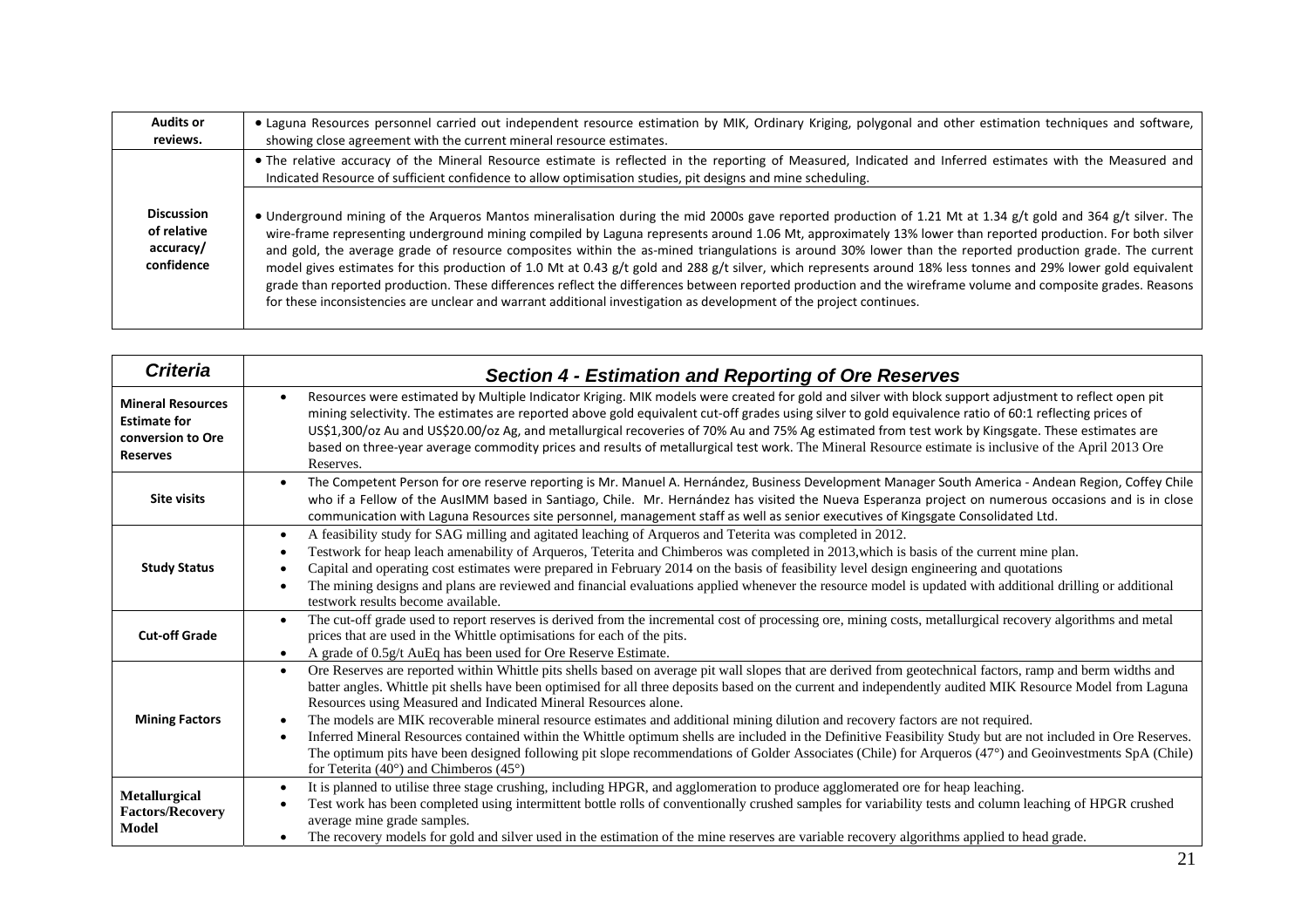| <b>Criteria</b>          | <b>Section 4 - Estimation and Reporting of Ore Reserves</b>                                                                                                                                                                                                                                                                                                                                                                                                                                                                                                                                                                                                                                                                                                                                                                                                                                                                                                                                                                                                                                                                                                                                                                                                               |  |  |  |  |
|--------------------------|---------------------------------------------------------------------------------------------------------------------------------------------------------------------------------------------------------------------------------------------------------------------------------------------------------------------------------------------------------------------------------------------------------------------------------------------------------------------------------------------------------------------------------------------------------------------------------------------------------------------------------------------------------------------------------------------------------------------------------------------------------------------------------------------------------------------------------------------------------------------------------------------------------------------------------------------------------------------------------------------------------------------------------------------------------------------------------------------------------------------------------------------------------------------------------------------------------------------------------------------------------------------------|--|--|--|--|
|                          | The average recovery for the life of mine reserves is 70% for silver and 75% for gold.                                                                                                                                                                                                                                                                                                                                                                                                                                                                                                                                                                                                                                                                                                                                                                                                                                                                                                                                                                                                                                                                                                                                                                                    |  |  |  |  |
| <b>Environmental</b>     | The Nueva Esperanza mine will operate under an approved Environmental Impact Assessment, which is regularly audited by Chilean government officials.<br>The EIA covers the heap leach pads and waste rock dumps.<br>The process design includes HDPE lining of the heap leach pads, process ponds, water storage dams and emergency overflow pond.<br>Characterisation of waste is planned into potentially acid forming and non-acid forming materials and placed onto dumps in accordance with the EIA.<br>$\bullet$<br>No water will be discharged from the mining lease according to the process design and EIA.<br>$\bullet$                                                                                                                                                                                                                                                                                                                                                                                                                                                                                                                                                                                                                                         |  |  |  |  |
| Infrastructure           | Nueva Esperanza mine is supplied with electricity from generators on-site.<br>$\bullet$<br>All land within the mining lease is owned by Kingsgate's Chilean subsidiary, Laguna Resources Chile Limitada<br>Labour will sourced from local communities, predominantly the Municipalities of Copiapo, Tierra de Amarillo and Diego de Almagro.<br>Staff employed on site will be nationals with on-site accommodation provided.<br>$\bullet$                                                                                                                                                                                                                                                                                                                                                                                                                                                                                                                                                                                                                                                                                                                                                                                                                                |  |  |  |  |
| Costs                    | Capital costs include the process plant infrastructure, site services, offices, accommodation, mining and contingencies.<br>$\bullet$<br>The operating costs used in the Whittle optimizations, to determine the cut-off grade, are based on the current contract mining unit rates and budget<br>$\bullet$<br>quotations for major consumables.<br>An exchange rate of 540 Chilean Pesos / USD was assumed for the capex and opex.<br>$\bullet$<br>The opex includes all reagents, power, consumables, maintenance, labour, administration, mining and accommodation charges.<br>The mining tax paid to the Chilean government for production less than 50,000 tonnes of copper equivalent, approximately 270,000 ounces of gold<br>equivalent at USD7000/t copper and US\$1300/oz gold, is based on a sliding scale of zero to 5% on operating profit based on output.<br>The life of mine mining tax is approximately 0.5% for Nueva Esperanza<br>Royalties are paid to vendors of Arqueros, Teterita and Chimberos as follows:<br>Arqueros: 3% NSR to Anglo American Norte<br>$\circ$<br>Teterita: 5% NSR to Anglo American Norte and 2% NSR to Mantos de Oro, with prepayment of US\$5 million in credit<br>$\circ$<br>Chimberos: 3% NSR to Mantos de Oro<br>$\circ$ |  |  |  |  |
| <b>Revenue Factors</b>   | A gold price of USD1300/troy oz and a silver price of USD20/troy oz were used to calculate the reserves.                                                                                                                                                                                                                                                                                                                                                                                                                                                                                                                                                                                                                                                                                                                                                                                                                                                                                                                                                                                                                                                                                                                                                                  |  |  |  |  |
| <b>Market Assessment</b> | Production from the Nueva Esperanza Mine will be sold at spot market prices, with no hedging agreements currently in place although this may change as a<br>$\bullet$<br>requirement of project financing<br>The current life of mine plan indicates that the mine will produce about 40 million ounces of silver and 112,000 ounces of gold; or 47.4 million ounces of<br>silver equivalent, which is 730,000 ounces of gold equivalent. The life of mine is over 6 years.                                                                                                                                                                                                                                                                                                                                                                                                                                                                                                                                                                                                                                                                                                                                                                                               |  |  |  |  |
| <b>Economic</b>          | The project NPV was calculated using feasibility level operating and capital costs, silver prices of USD20/oz and gold price USD1300/oz, and a mine plan<br>$\bullet$<br>based on the pit optimised reserve<br>The project NPV was positive and calculated using a discount rate of 7.5%.<br>$\bullet$                                                                                                                                                                                                                                                                                                                                                                                                                                                                                                                                                                                                                                                                                                                                                                                                                                                                                                                                                                    |  |  |  |  |
| Social                   | Laguna Resources Chile has a close working relationship with the community in the nearest towns and rural communities.<br>$\bullet$<br>There is no community habitation in the vicinity of the project.<br>$\bullet$                                                                                                                                                                                                                                                                                                                                                                                                                                                                                                                                                                                                                                                                                                                                                                                                                                                                                                                                                                                                                                                      |  |  |  |  |
| <b>Other Risks</b>       | The project is located in a seismic active region and all codes pertaining to seismic structural stability have been applied.<br>$\bullet$<br><b>Material Legal and Marketing Agreements:</b><br>Output from the Nueva Esperanza mine will be sold at spot market prices with no hedging agreements unless required by financing.<br>Government agreements and approvals:<br>At this point in time there appears to be no reason for approvals not to be granted.<br>$\bullet$                                                                                                                                                                                                                                                                                                                                                                                                                                                                                                                                                                                                                                                                                                                                                                                            |  |  |  |  |